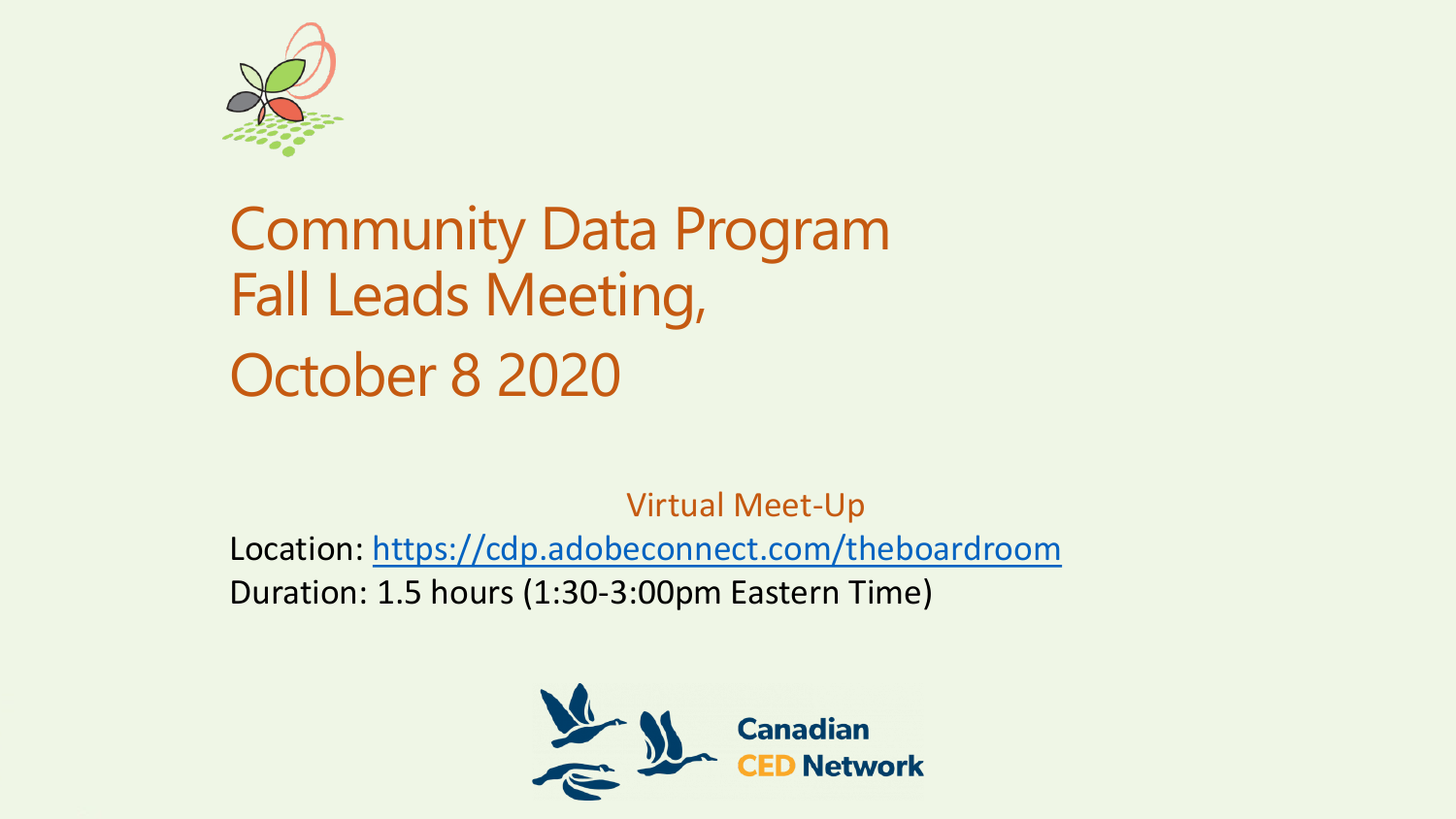# Meeting Agenda

#### 1. Welcome & Review of Agenda

- 2. Data acquisitions update and 2021 Census logistics/preparation
- 3. Training & capacity building highlights
- 4. Show and tell Community Recovery Dashboard
- 5. CMHC Solutions lab project accepted!
- 6. Request for business cases for consortium leads
- 7. 2021-2022 Website enhancement
- 8. Virtual annual meeting for Spring 2021

### 9. Concluding Remarks

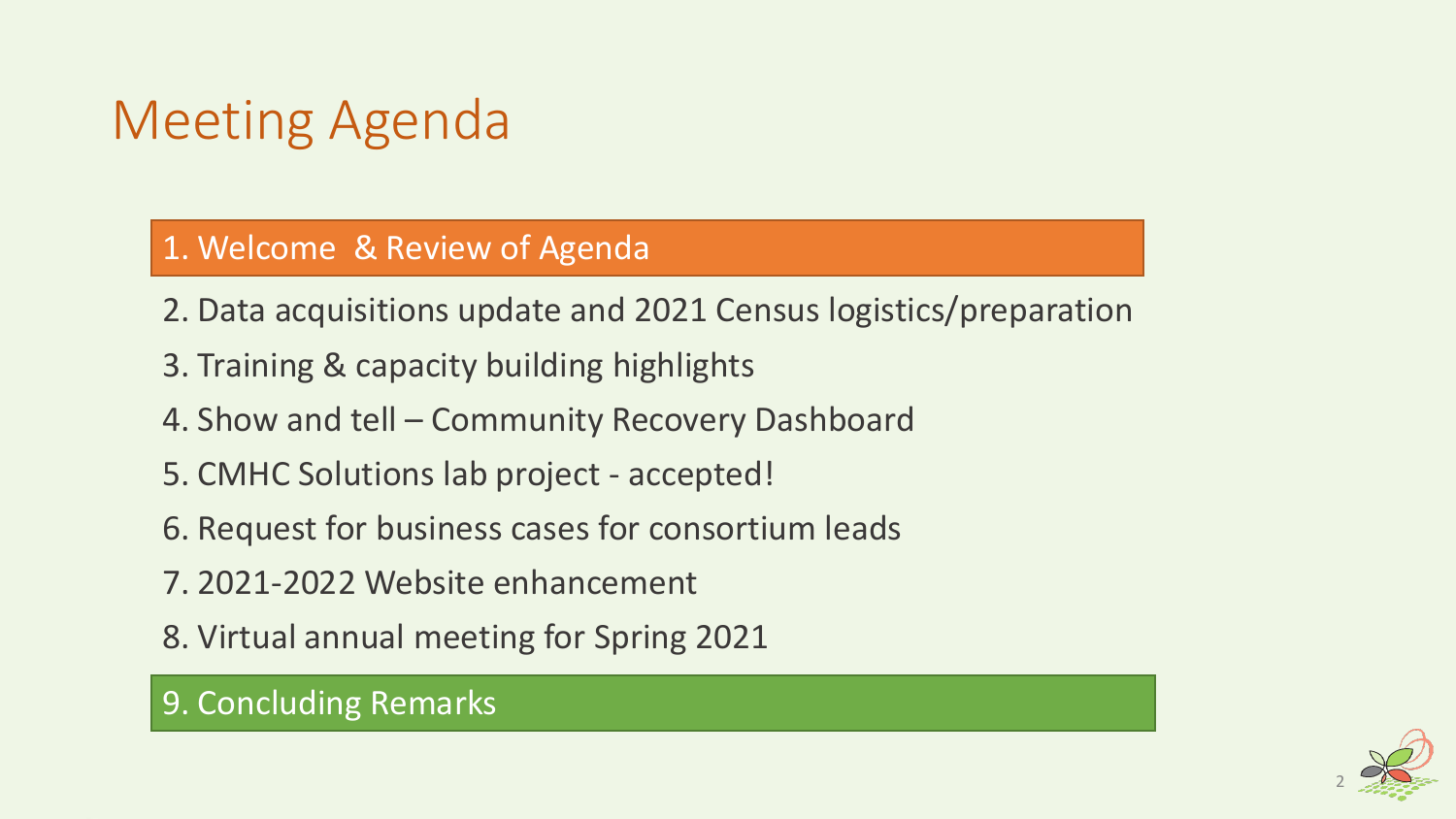

2. Data Acquisition Update and 2021 Census logistics/preparation

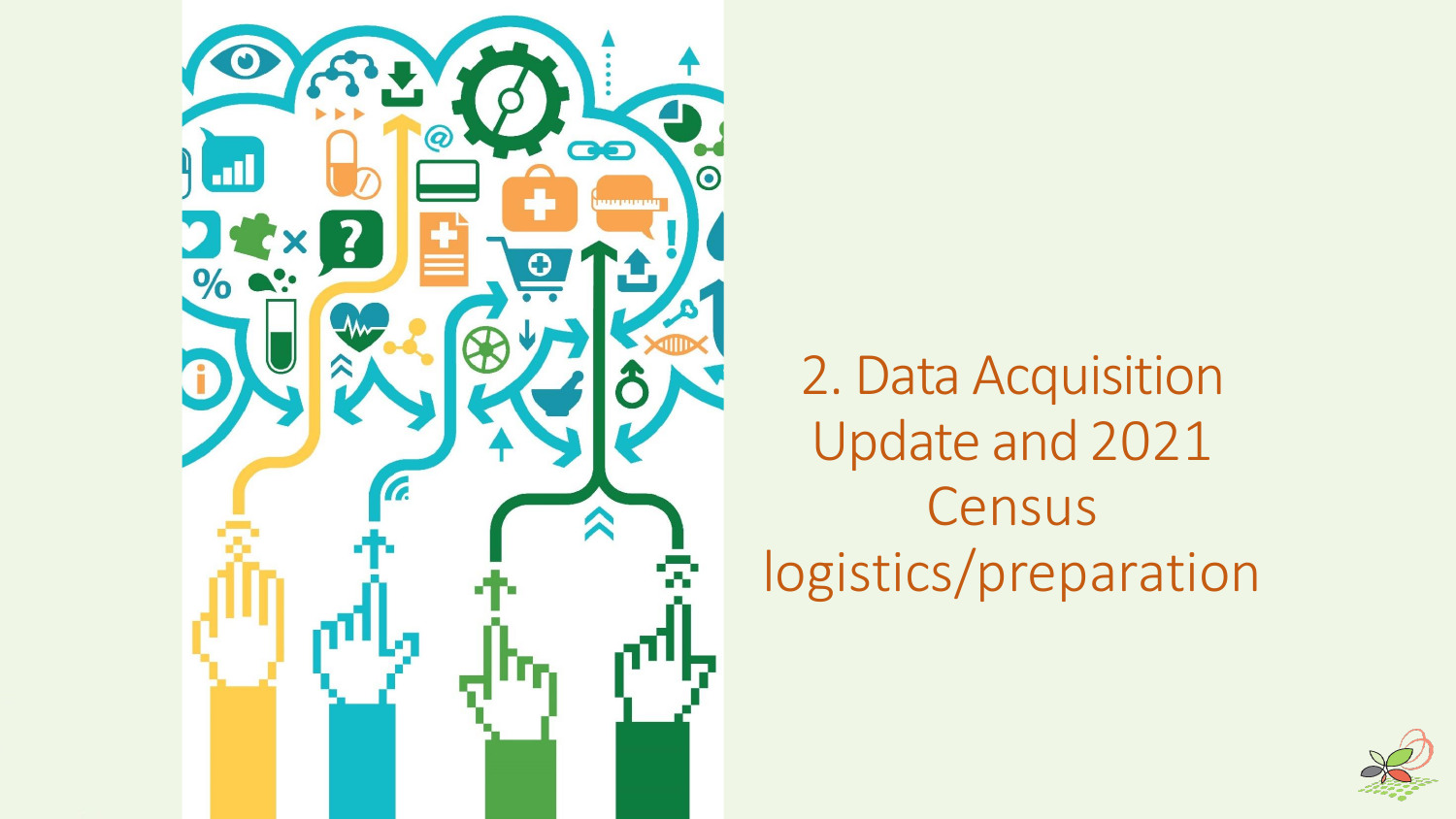# 2. Data acquisitions update - received

### **Census**

- CUSP table
- 11 HH/Family Target Group Profiles
- 6 custom tabulations
- 11 tables at custom geographies

### Taxfiler tables

- 2018 standard tables
- CSD geographies
- Custom tabulations

### **Miscellaneous**

- Longitudinal Immigration Database table
- TransUnion data
- Building Permits
- Canadian Business Counts
- Canadian Internet Use Survey
- Canadian Community Health Survey
- Apr 2020 LFS supplemental indicators
- Labour Force Survey @ CMA and ER

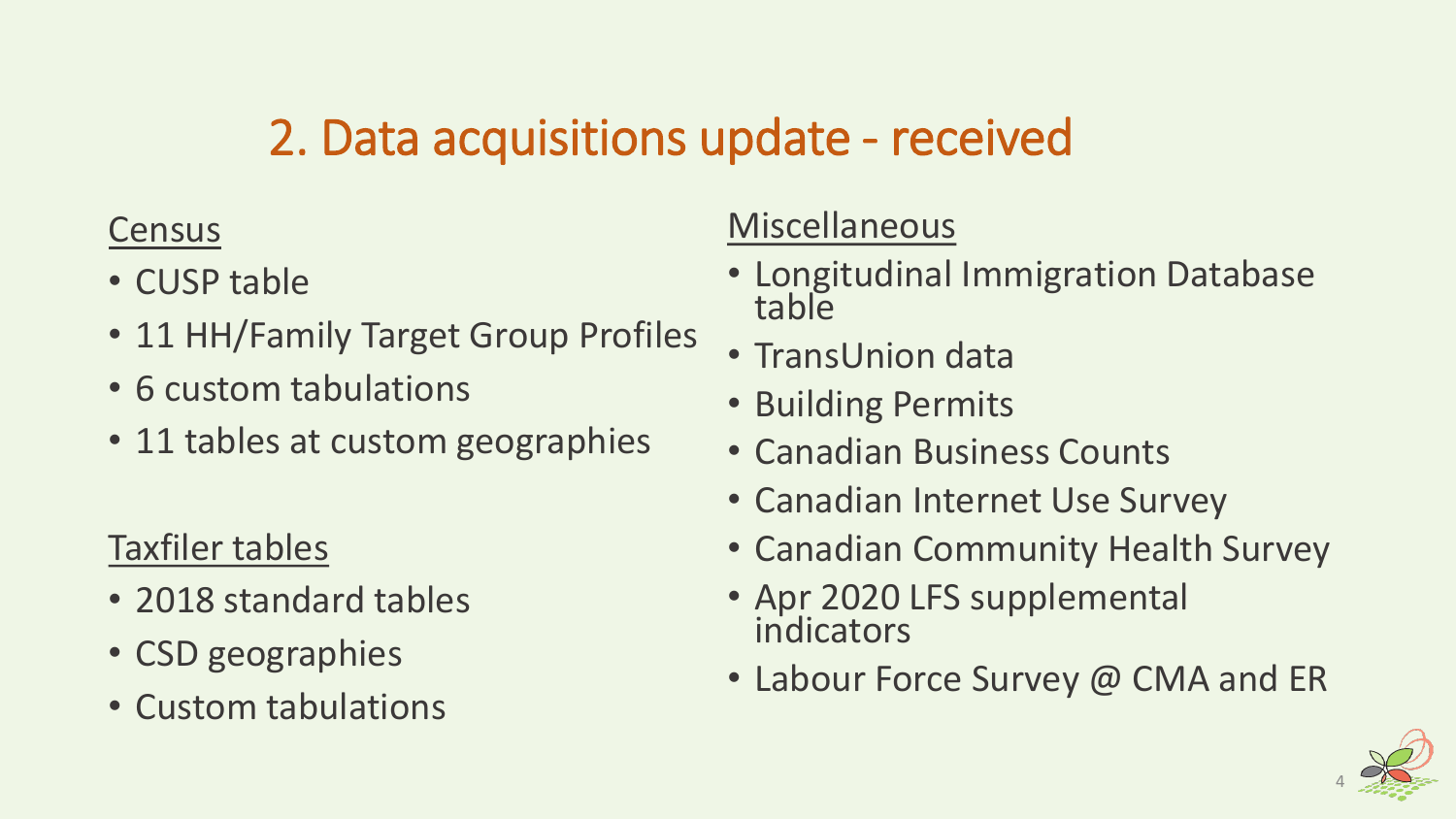# 2. Data acquisitions update - upcoming

### Census

- 3 Household/Family Target Group Profiles
- 6 custom tabulations
- 3 HH TGP at custom geographies

### Taxfiler tables

- Working Poor
- Income Inequality

### Miscellaneous

- Modeled household liquid assets
- CMHC data tables
- 1 IMDB table at LIP custom geos
- LFS supplemental indicators still waiting
- EIS/CERB uptake no movement
- Canadian Housing Survey
- PCCF/PCCF+

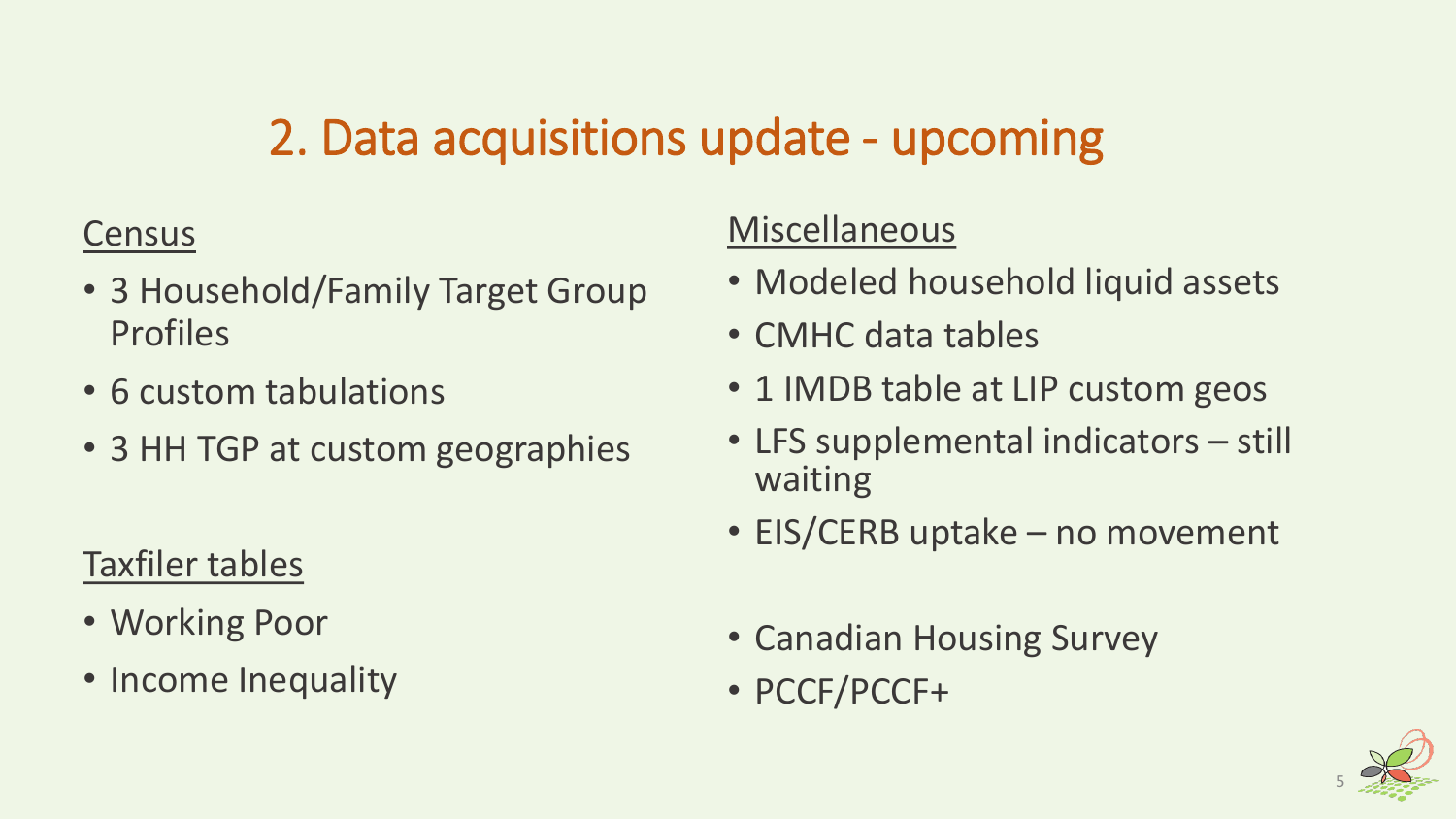2021 Census logistics/preparation

- Priority lists
- Custom geographies
- Relationship with Statistics Canada

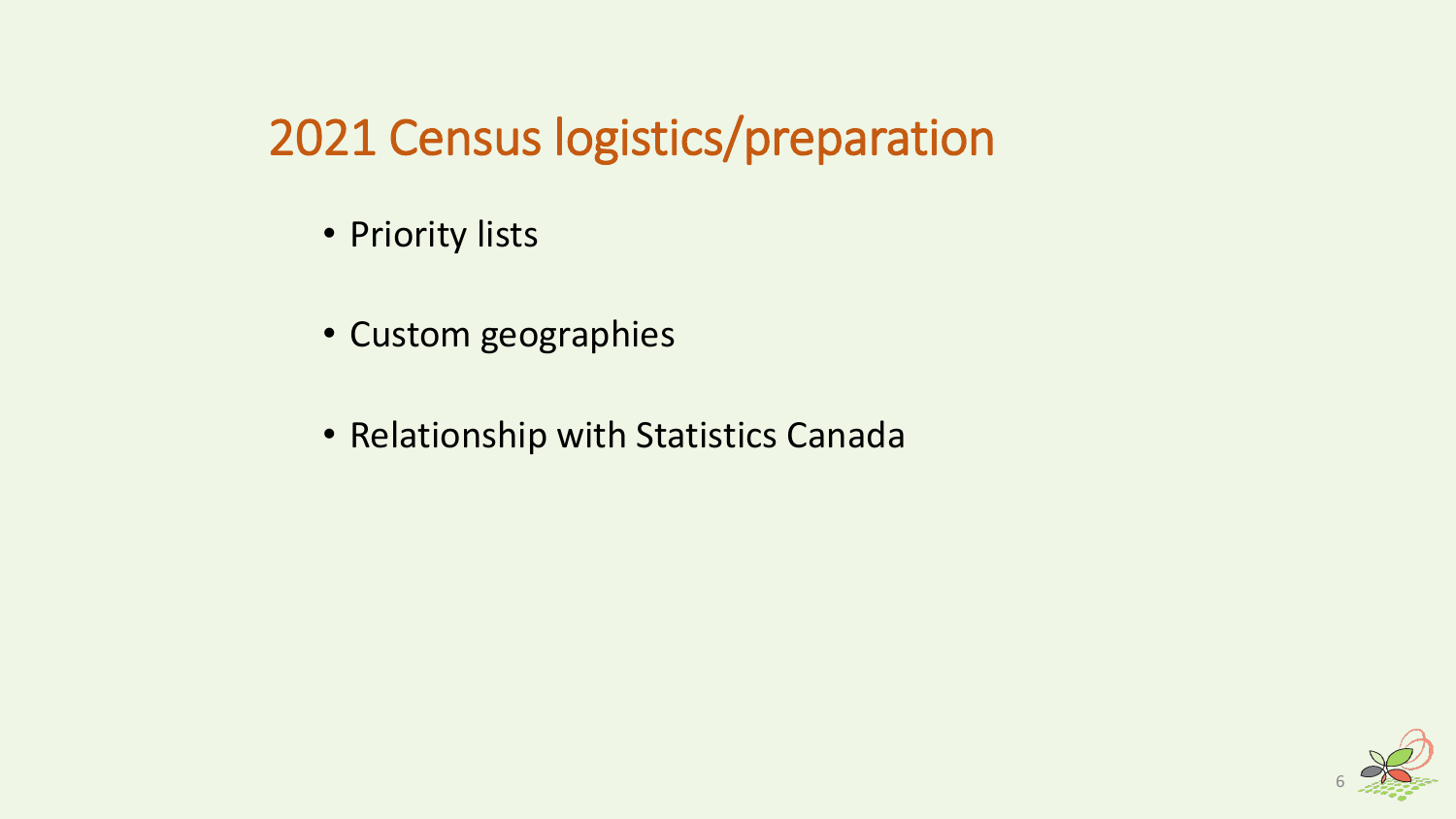# 3. Training & Capacity Building Update

The Goal: "Enable all CDP members to transform data products available from the CDP catalogue into evidence-based storytelling, reporting, planning and evaluation."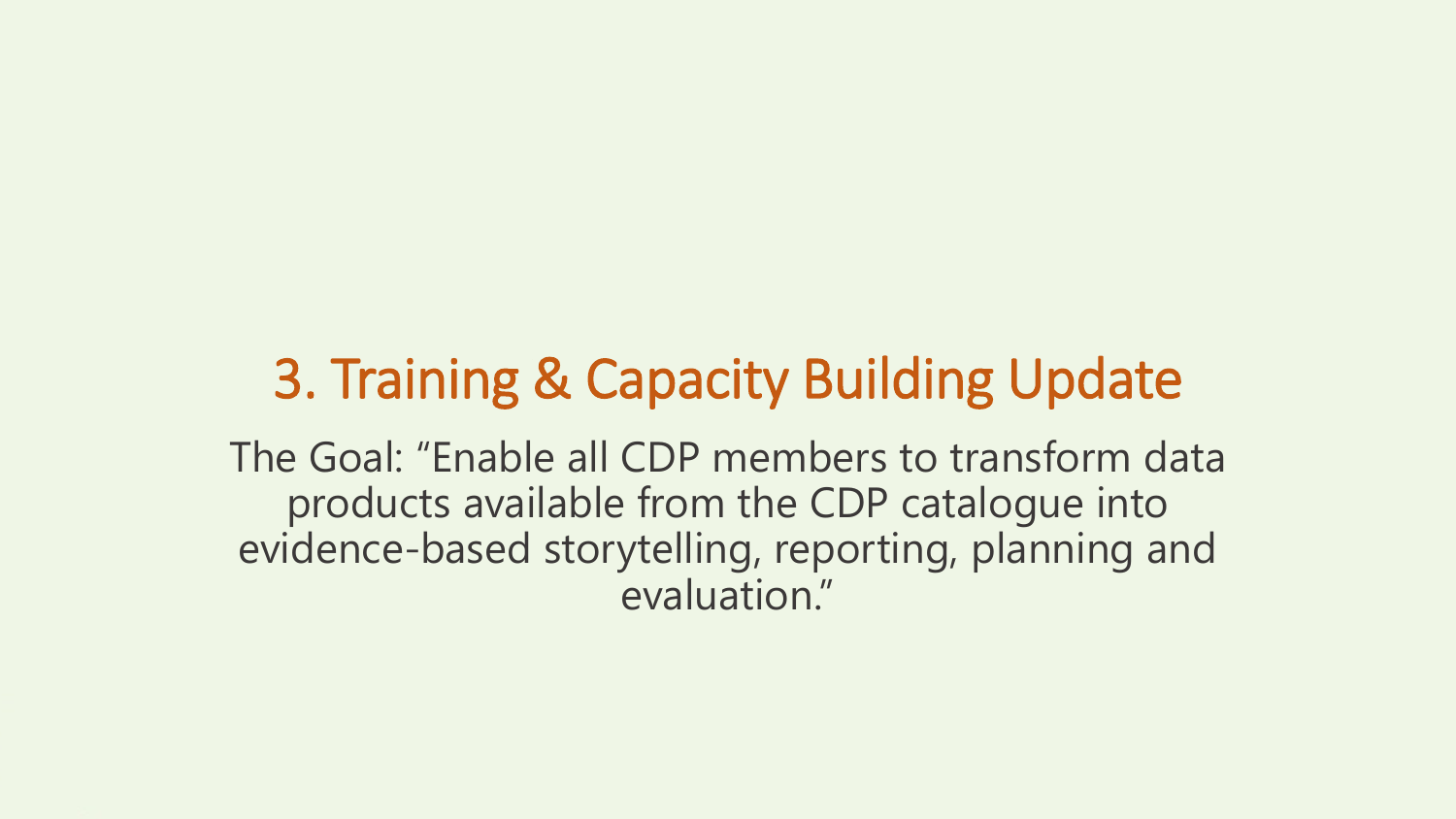# Webinar Lineup for 2020-2021

### **Orientations:**

- September 22, 2020
- June 8, 2021
- Feb 9, 2021: Just for Leads

### **CDP Product Profiles:**

- November 10, 2020: Exploring Canadian Business Counts
- Jan 19, 2021 **(TBC)**: Housing data
- Feb 23, 2021 **(TBC)**: Deep dive into Immigration data
- Mar 30, 2021 **(TBC)**: Overview of Small area economic data

### **Transforming Data into Intelligence**

- Oct 20, 2020: Introduction to Tableau
- Nov 24, 2020: Doing More with Tableau
- Dec 8, 2020: Monitoring Community Vulnerability with CDP Data
- Apr 20, 2021 (TBC): CDP Members monitoring COVID-19

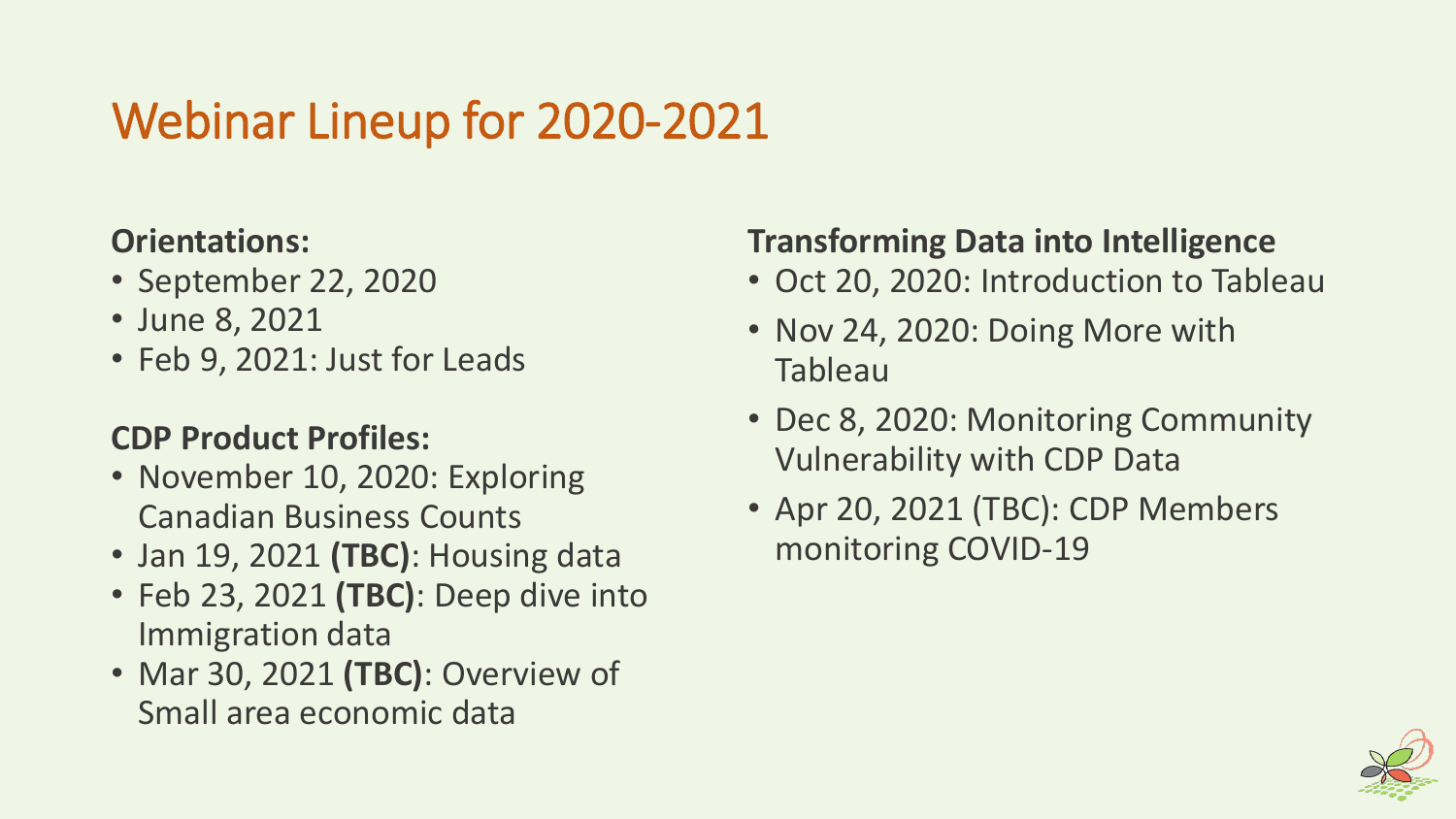# 4. Show and tell – COVID 19 Community Recovery Dashboard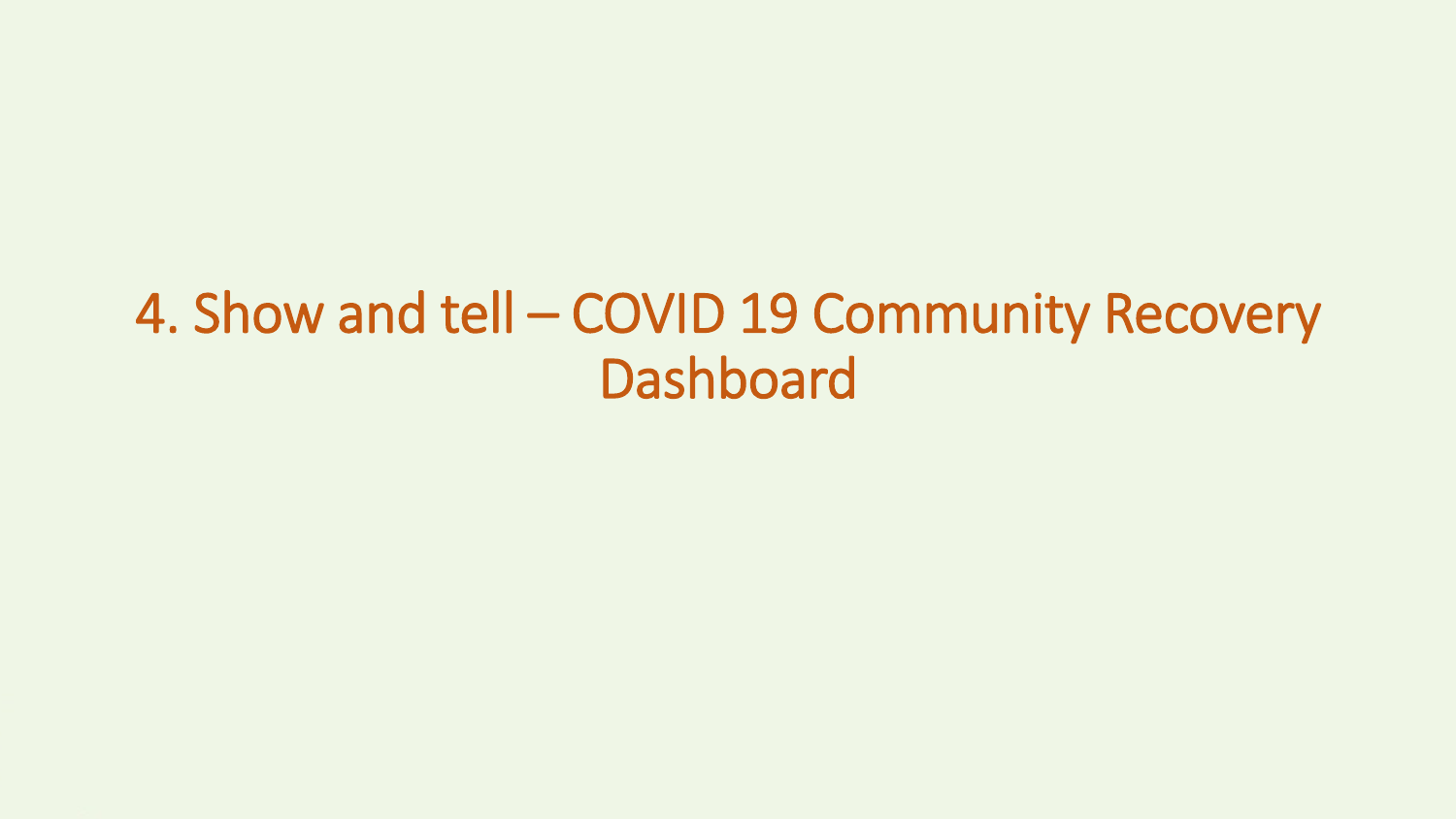# The Community Recovery Dashboard

### Overall:

- Use CDP data to tell stories
- Rely on Tableau as a powerful analytical and visualization tool
- A contribution to monitoring medium and long term COVID-19 recovery

### Goal:

- Serve as an awareness-raising and communications tool
- Create a framework for local monitoring & reporting
- Market the CDP by highlighting data sets

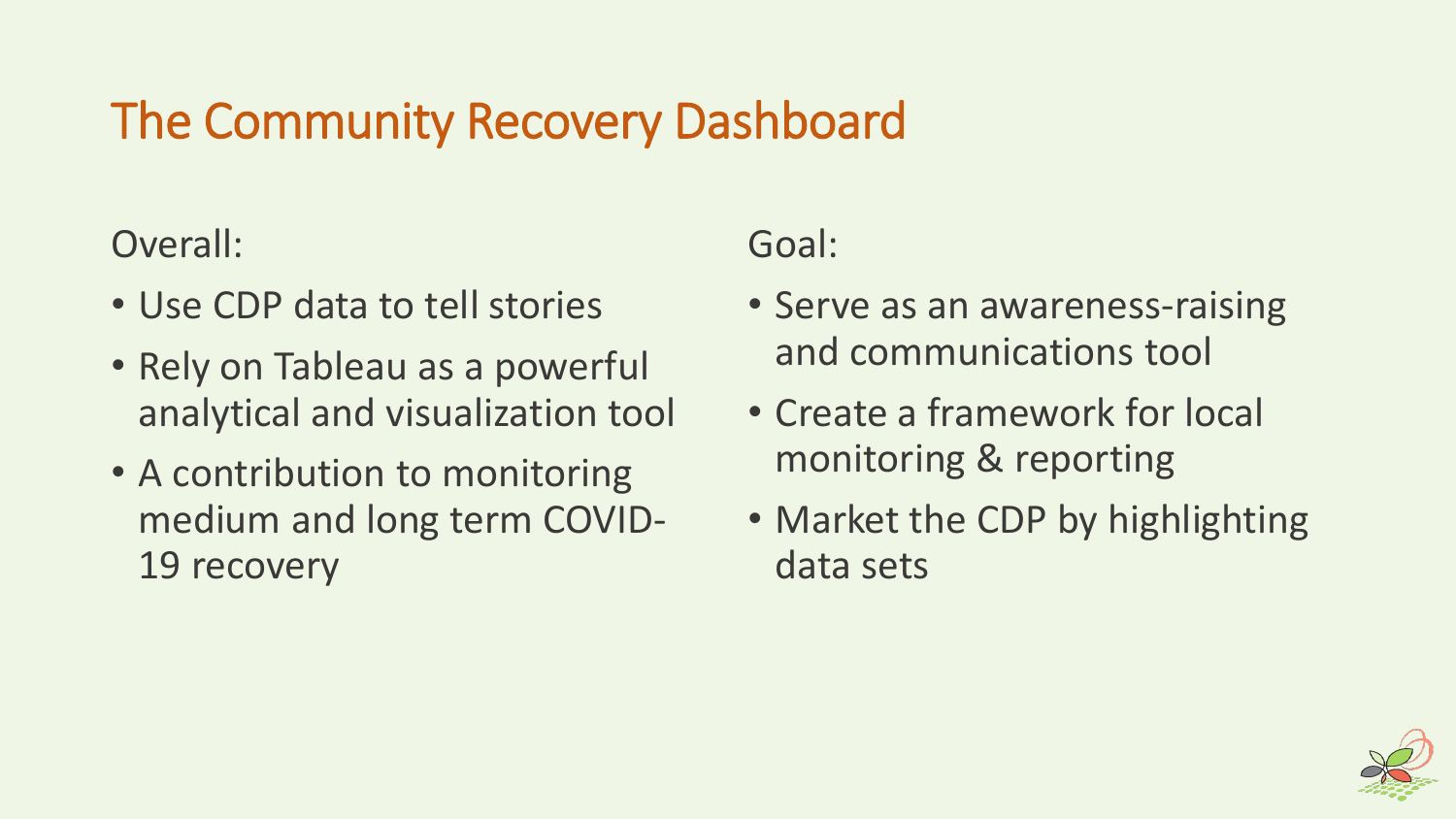# **CDP Community Recovery Dashboard: Key Themes & Data Sources**

| <b>Theme</b>                                 | <b>Data Source</b>                                                                   |
|----------------------------------------------|--------------------------------------------------------------------------------------|
| <b>1. LOCAL ECONOMY</b>                      | <b>Canadian Business Counts,</b><br>Census                                           |
| 2. HOUSEHOLD<br><b>FINANCES</b>              | Census<br>TransUnion                                                                 |
| <b>3. HOUSING</b><br><b>CHARACTERISTICS</b>  | Census                                                                               |
| <b>4. TRANSPORTATION</b>                     | Census<br><b>CUSP Custom tables</b>                                                  |
| <b>5. ACCESS TO BASIC</b><br><b>SERVICES</b> | <b>Canadian Housing Survey</b>                                                       |
| 6. HEALTH<br><b>CONDITIONS</b>               | <b>Canadian Community</b><br><b>Health Survey, Health</b><br><b>Agencies, Census</b> |

Dashboard published in Tableau

All data products must be available at CSD geography

CT and Selected Custom Geographies to be provided wherever possible

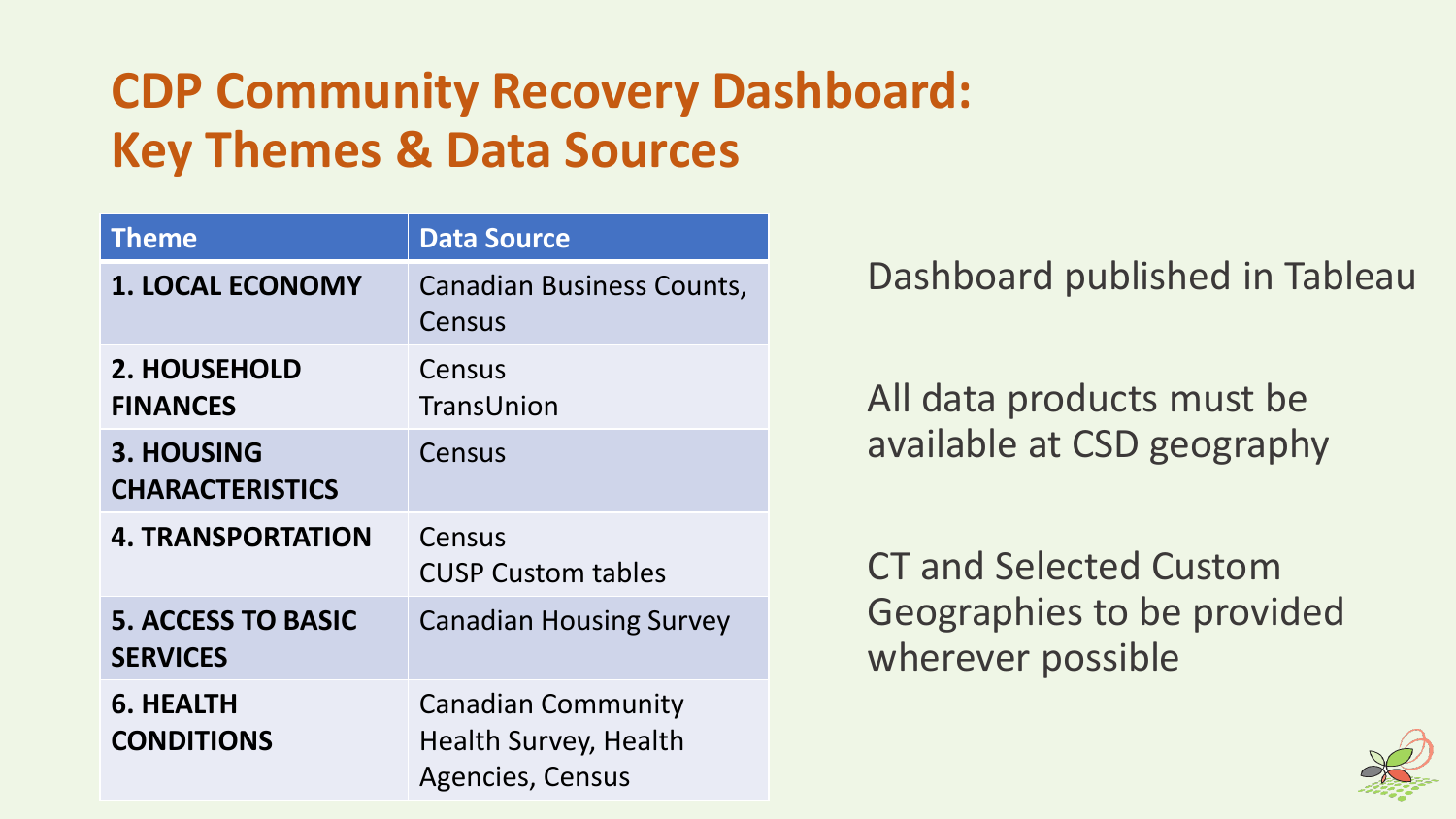# Placing an Equity lens on Recovery and Resilience

All census data cross-tabulated by:

- **Low income / not in low income**
- **8 Demographic Groups (and their inverse):** 
	- 1. Recent immigrant (5 years) / established immigrant / non-immigrant
	- 2. Visible Minority / non-visible minority
	- 3. Indigenous / non-indigenous
	- 4. Seniors (65+,75+,85+) / non-seniors
	- 5. Lone-Parents / two-parent
	- 6. Activity limitations / no activity limitations
	- 7. Neither English nor French spoken at home / Either English or French
	- 8. Education Attainment: high school only/ post-secondary / university

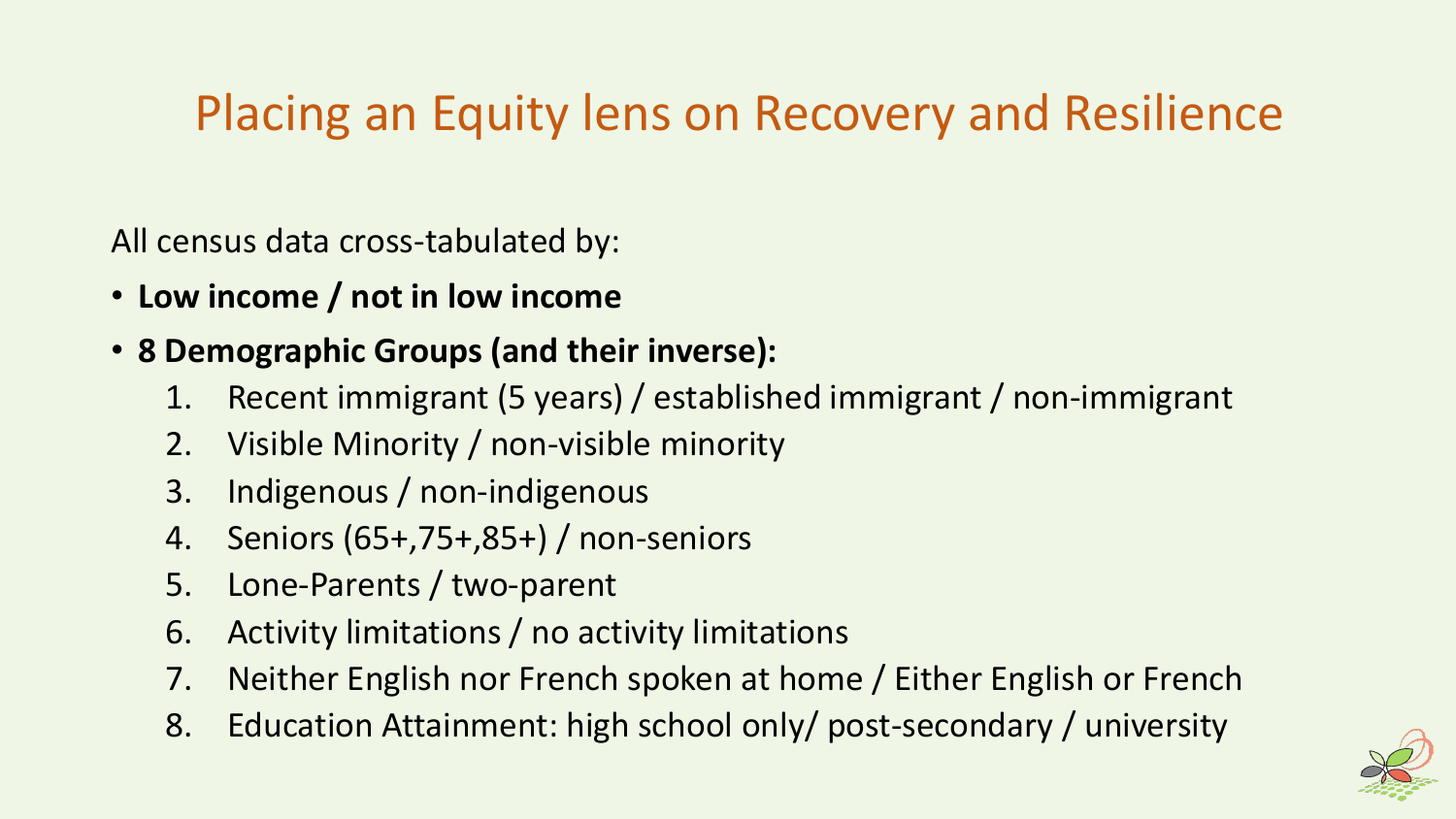## Round 1 Dashboard Indicators – Ready to go

| <b>Theme</b><br>(Storyboards)         | Indicator                                 | <b>Description</b>                                                                                                                      | <b>Source</b>                         |
|---------------------------------------|-------------------------------------------|-----------------------------------------------------------------------------------------------------------------------------------------|---------------------------------------|
| 1. LOCAL<br><b>ECONOMY</b>            | Economic<br>vulnerability                 | % and # of establishments by NAICS code, reflecting LFS loss of<br>employment by industry                                               | Canadian<br><b>Business</b><br>Counts |
|                                       | Home-based<br>employment                  | Persons working at home, by income & vulnerable group                                                                                   | Census                                |
| 2. HOUSEHOLD<br><b>FINANCES</b>       | Vulnerable<br>Occupations                 | Occupations in industries facing high or low risk of exposure to<br>COVID, cross-tabbed by demographic groups                           | Census                                |
|                                       | Household Income<br><b>Household Debt</b> | <b>Average and Median</b><br>Consumer debt                                                                                              | Census<br><b>TU</b>                   |
| 3. HOUSING<br><b>CHARACTERISTICS</b>  | Overcrowding<br><b>Population density</b> | Below standard of housing suitability<br><b>Gross population density</b><br>Long term care pop Population living in Collective Dwelling | census<br>Census<br><b>None</b>       |
| 4.<br><b>TRANSPORTATION</b>           | vehicle                                   | Access to a private   Car commuters cross-tabbed by demographic groups                                                                  | Census                                |
|                                       |                                           | Reliance on transit Transit commuters cross-tabbed by demographic groups                                                                | Census                                |
| <b>5. HEALTH</b><br><b>CONDITIONS</b> | 19                                        | Monitoring COVID- Cases, Deaths, Recoveries, Active cases, Tests Per 100,000<br>population                                              | Embedded<br>websites                  |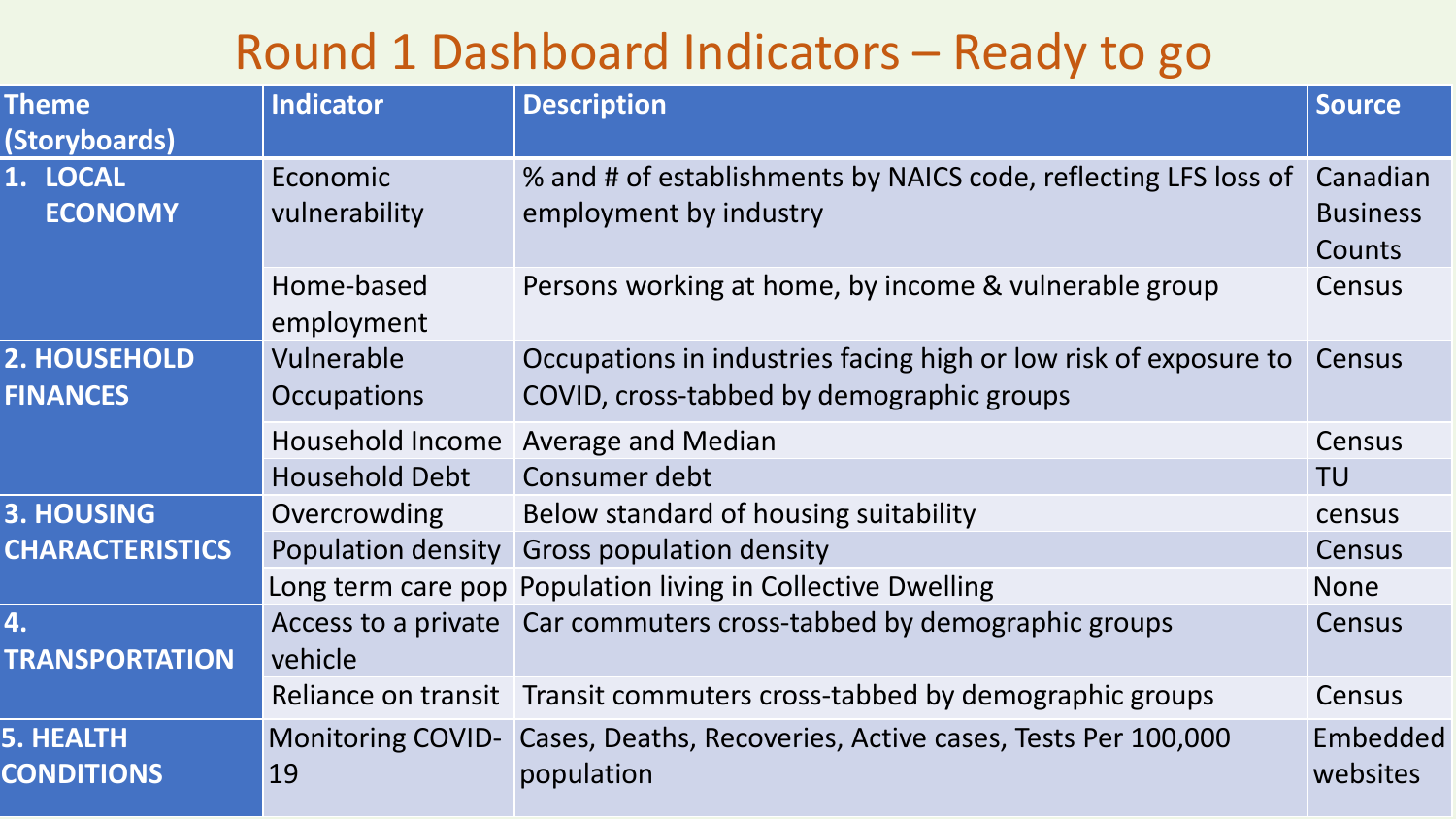# Round 2 Indicators – deferred mainly due to data limitations

| <b>Theme</b><br>(Storyboards)         | <b>Indicator</b>                     | <b>Description</b>                                                                                          | <b>Limitation</b>                 |
|---------------------------------------|--------------------------------------|-------------------------------------------------------------------------------------------------------------|-----------------------------------|
| 1. LOCAL<br><b>ECONOMY</b>            | <b>Business Bankruptcies</b>         | # of business bankruptcies (industry Canada)                                                                | FSA only                          |
| 2. HOUSEHOLD                          |                                      | Precarious employment Census non-permanent/part-time/limited hours                                          | Hard to define                    |
| <b>FINANCES</b>                       | <b>Emergency Benefits</b>            | El claims by class of worker and type of benefit and # of<br>Canada Emergency Response Benefit applications | Currently<br>unavailable          |
|                                       | <b>Household Savings</b>             | Part of a broader measure of household net worth                                                            | To be modelled                    |
| 3. HOUSING                            | High density housing                 | % of dwelling in apts with 5 units+                                                                         | <b>None</b>                       |
| <b>CHARACTERISTIC</b>                 | Low density                          | % of single detached dwellings                                                                              | <b>None</b>                       |
| <b>5. HEALTH</b><br><b>CONDITIONS</b> | Underlying health<br>conditions      | Respiratory, Cardiovascular, Immuno-compromised,<br><b>Smoking, Diabetes, Obesity</b>                       | <b>CCSD</b> health<br>Region only |
| <b>6. ACCESS TO</b>                   | <b>Access to internet</b>            | Home Internet access (Canadian Internet Use Survey)                                                         | CMA/non-CMA                       |
| <b>BASIC SERVICES</b>                 |                                      | Reliance on Food Banks Partnership with Food Banks Canada                                                   | <b>TBD</b>                        |
|                                       | <b>Access to childcare</b>           | Are childcare needs met within your neighbourhood?                                                          | Cdn Hsg                           |
|                                       | <b>Access to medical</b><br>services | Are medical service needs met within neighbourhood?                                                         | Survey                            |
|                                       | Access to grocery<br>stores          | Are grocery needs met within your neighbourhood?                                                            |                                   |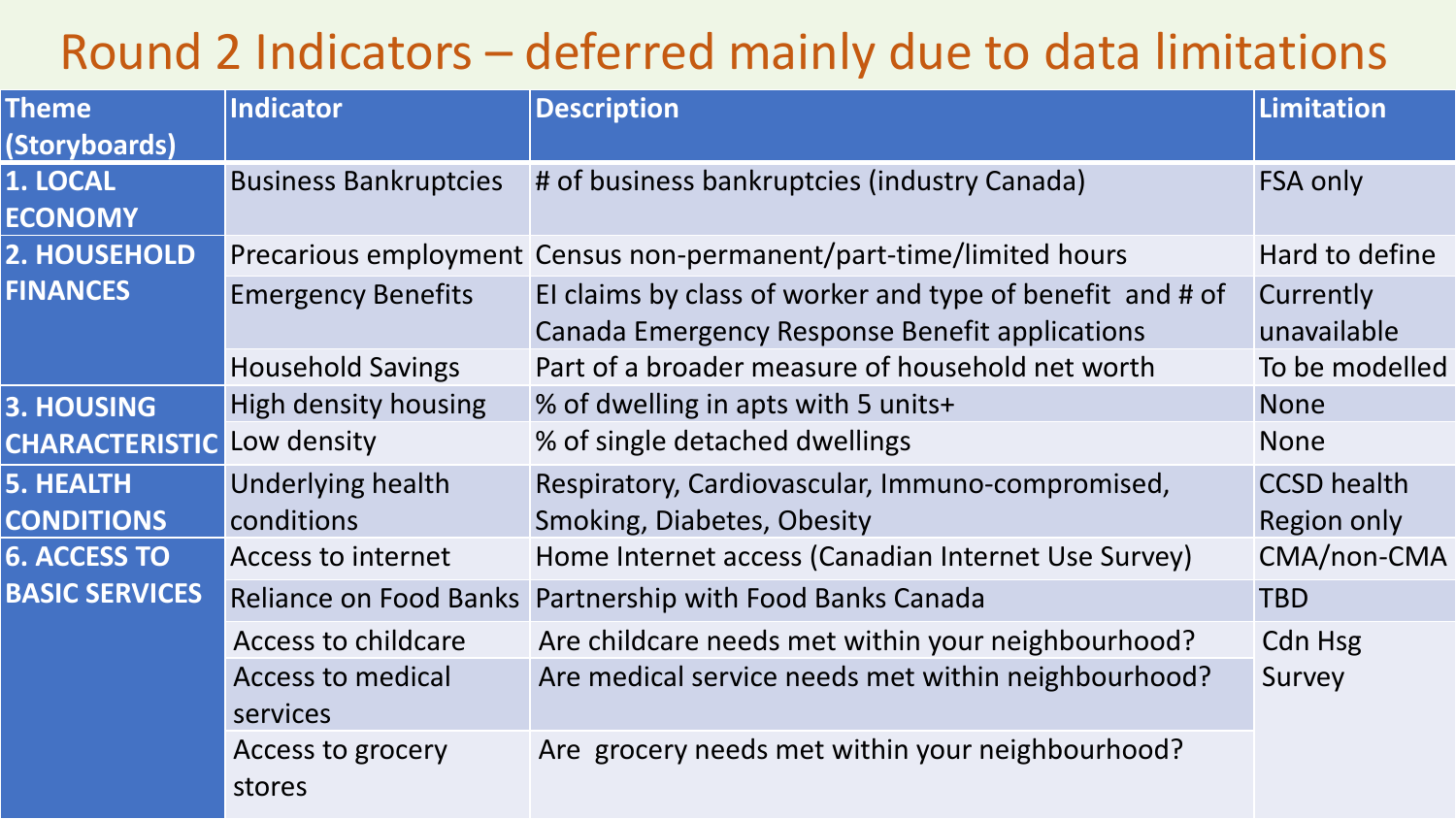# Show and tell – Tableau Dashboard as of October 8 2020



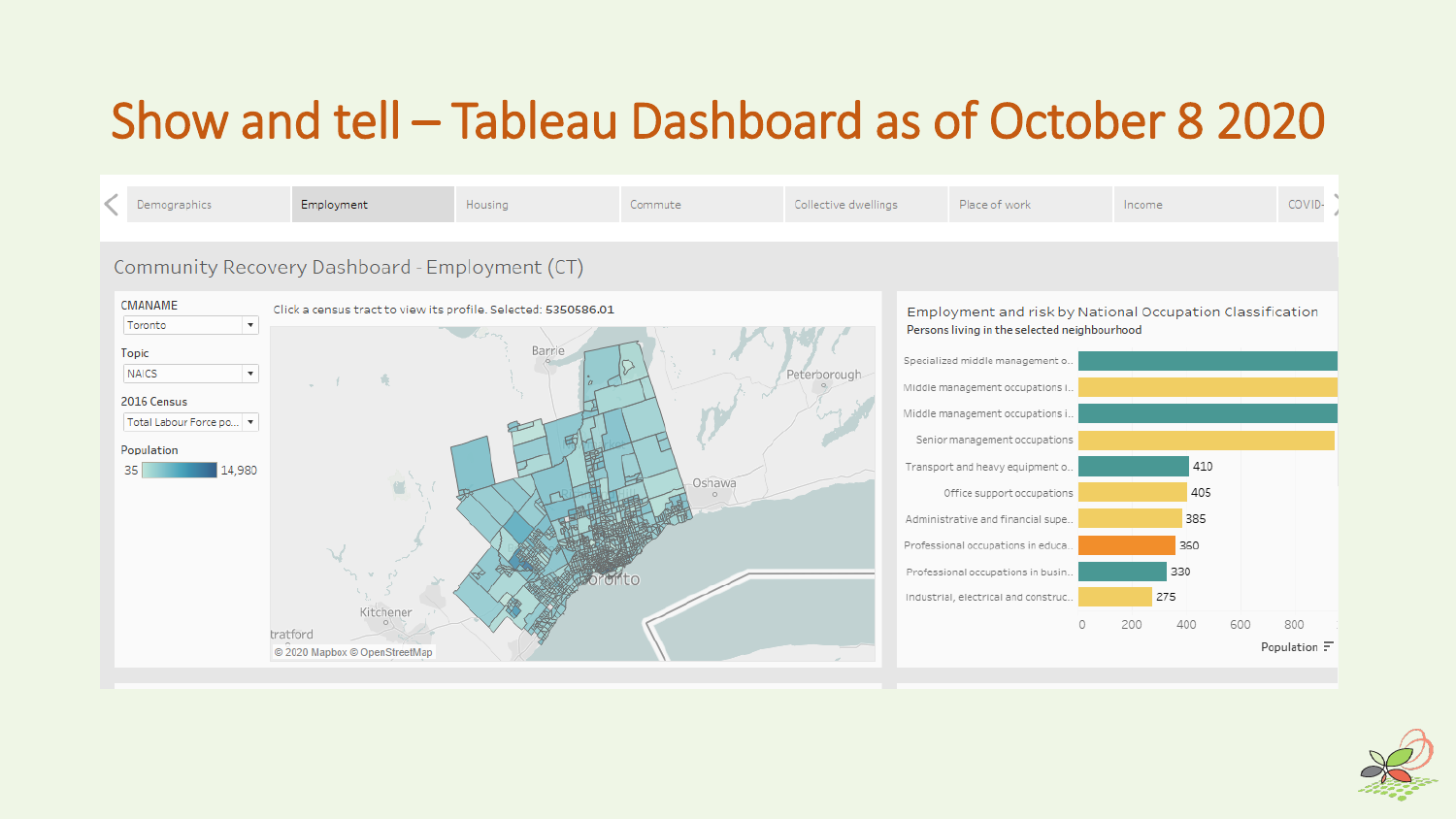# 5. CMHC Solutions lab project - accepted!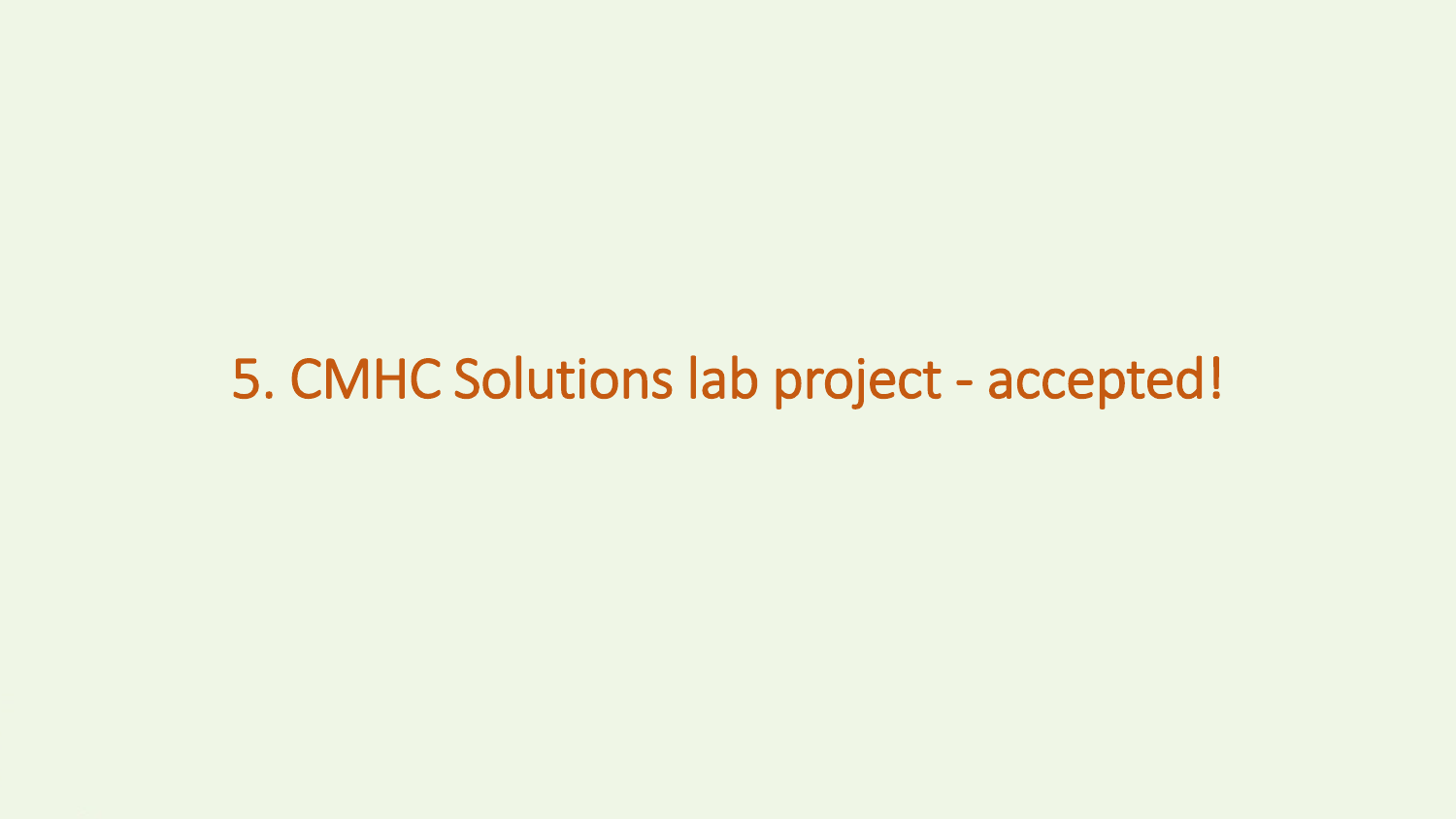## Overview of a CMHC-funded Solutions Lab

Developing easy-to-use community decision-making tools to help achieve National Housing Strategy goals, October 2020-March 2022

Canadian Community Economic Development Network Community Data Program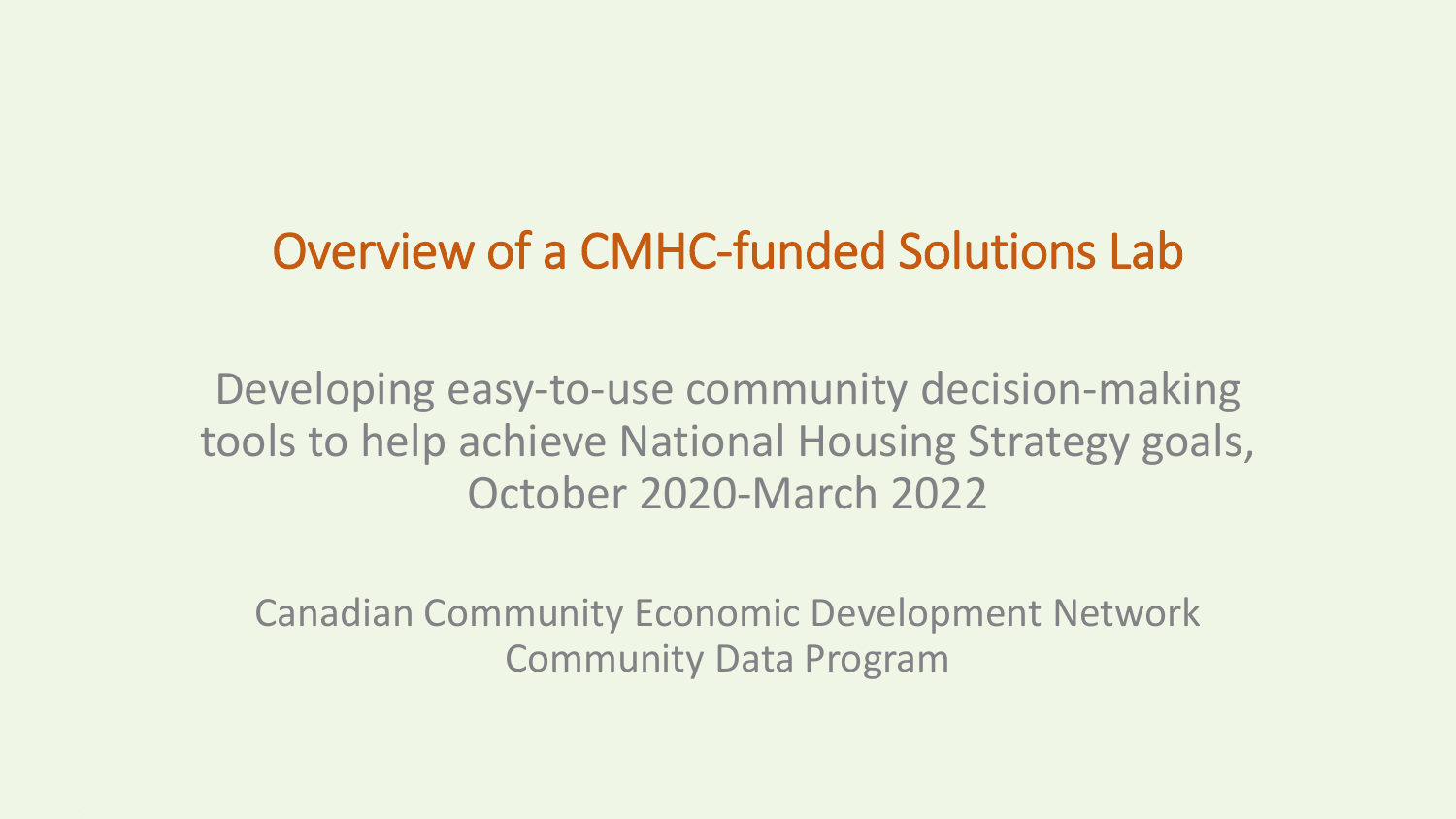## Integrating the Solutions Lab within the CDP: Tackling Data Inequity



Confidentiality

Institutional commitment

18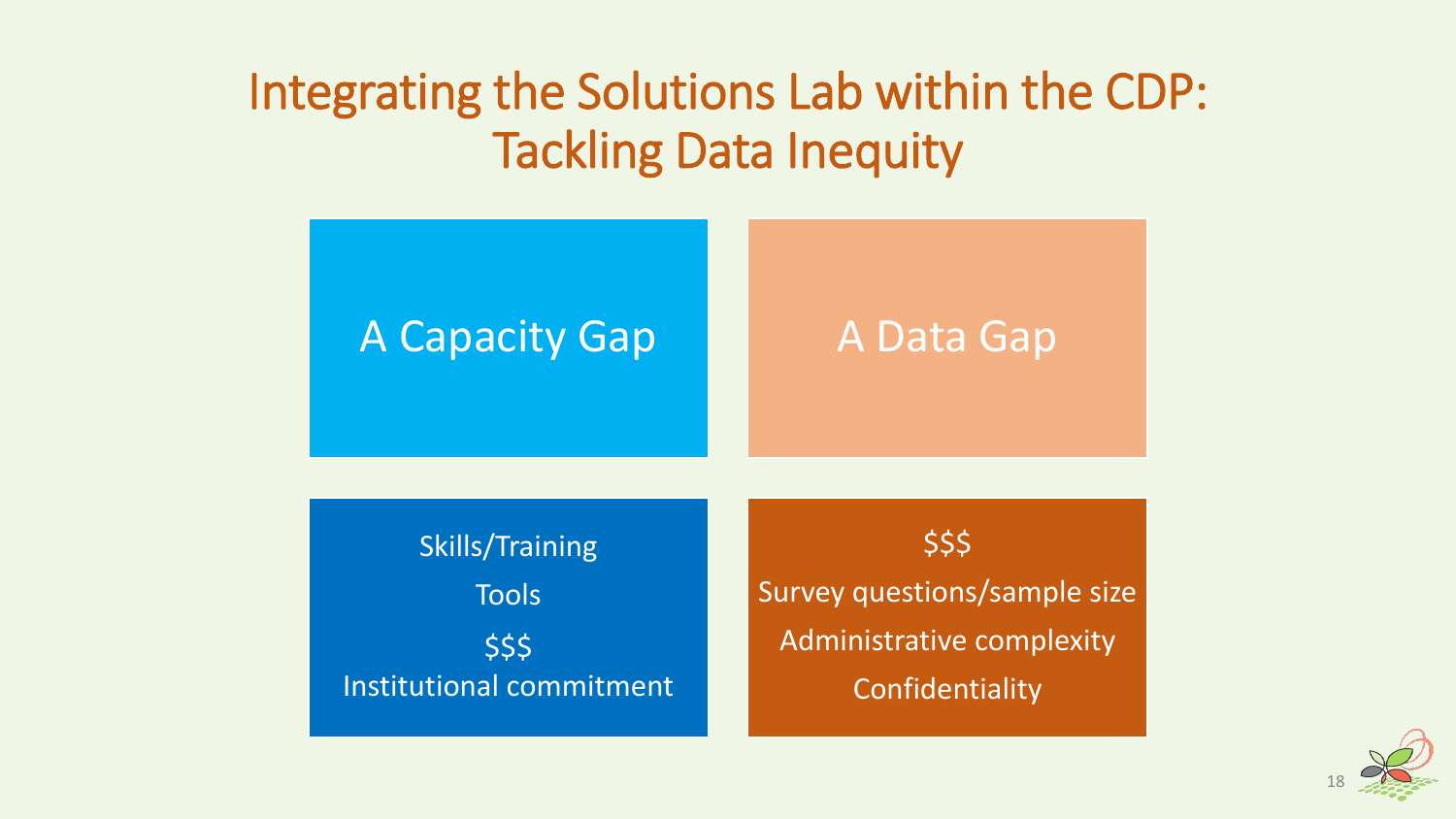## CDP Approach to Achieving Data Equity

# Reaching Modest Capacity Users

# Expanding **Community** Data Supply

Ready-to-serve data products Data access tools Training & technical support "Teach a person to fish…" vs the Full Course meal

Collective data purchases Negotiating data agreements Modelling data Data advocacy

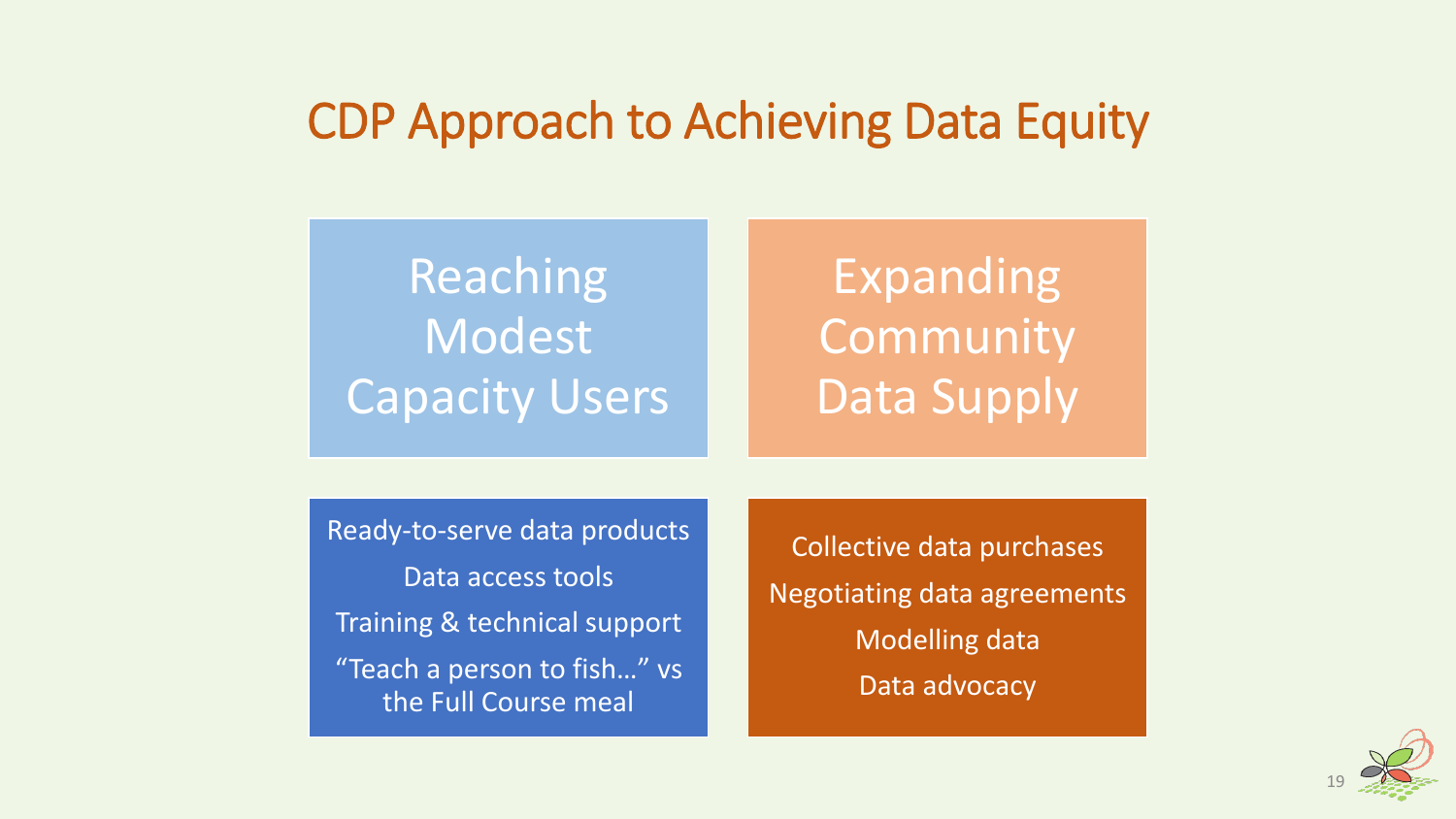# Solutions Lab (SL) Phase 1: Definition (2 months)

#### **Outcome**

Clear understanding of tasks, expectations of project participants and SL implementation team

- Agreements with each project partner
- Critical path for 18 months of activity
- Revised Problem Brief

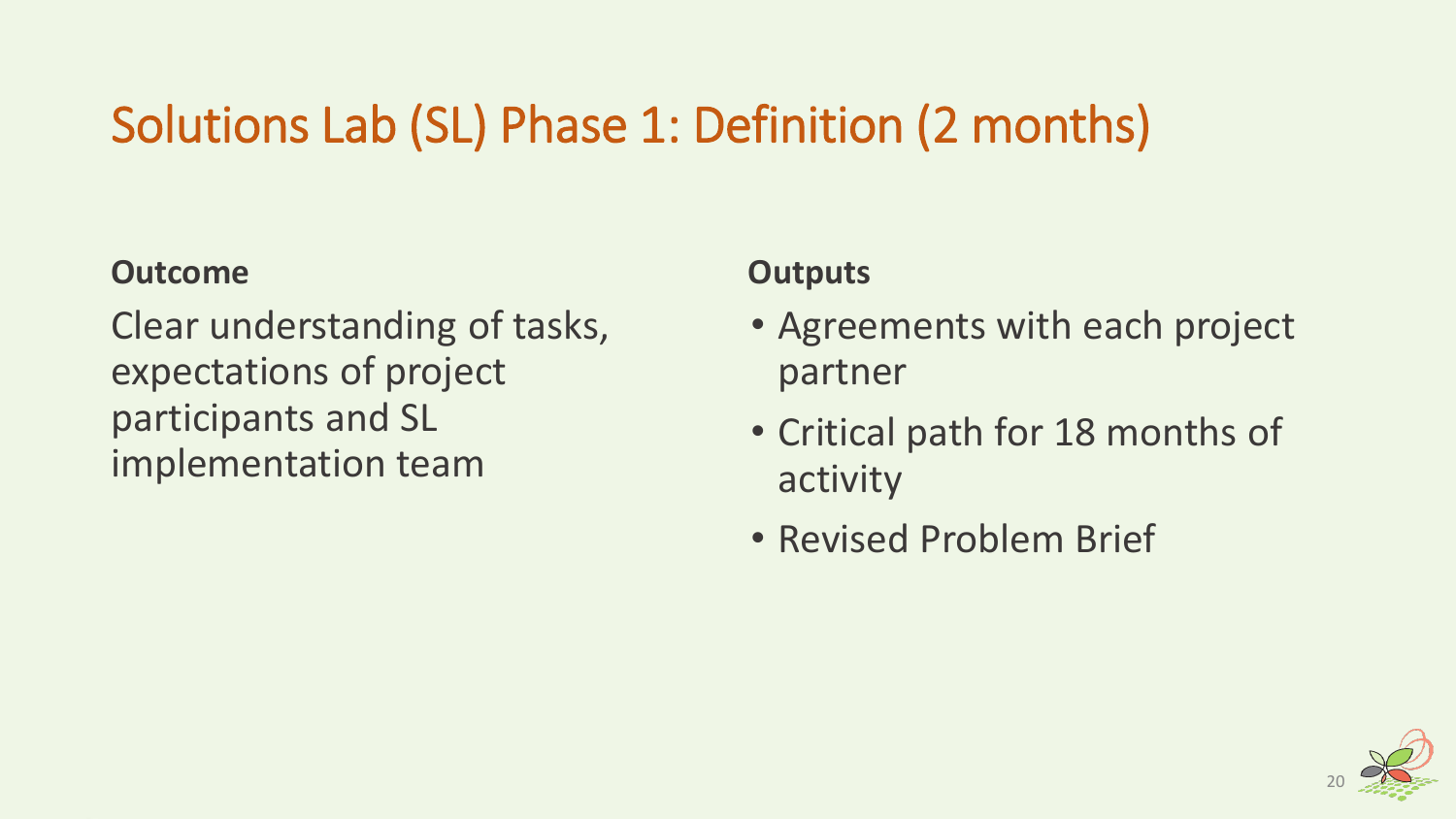## Solutions Lab Implementation Team

- **Canadian Community Economic Development Network/CDP Team:** Project leader, integration of Solutions Lab activities into CDP workplan including data acquisition, data visualisation and access, data advocacy
- **BGM Strategy Group:** Solutions Lab Consultant
- **Priority Decision Data Inc.:** Input to indicator framework, output development and evaluation in collaboration with Community Partners.

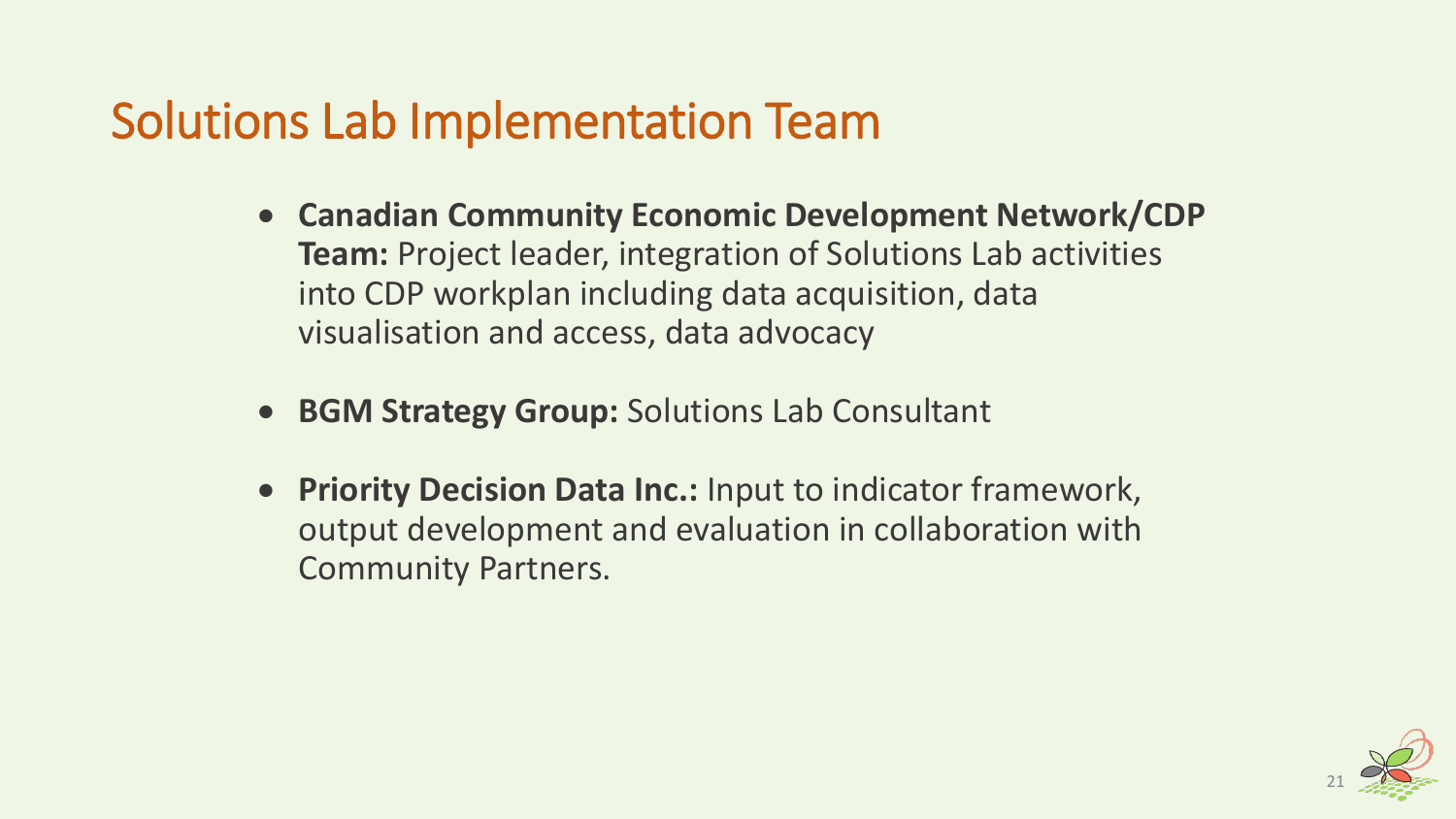## Regional Community Partners

- **CDEC de Québec:** Facilitation in Quebec and support in output development to ensure their relevance to local trends and conditions.
- **Social Planning and Research Council (SPARC) of British Columbia:** Facilitation in British Columbia and support in output development to ensure their relevance to local trends and conditions.

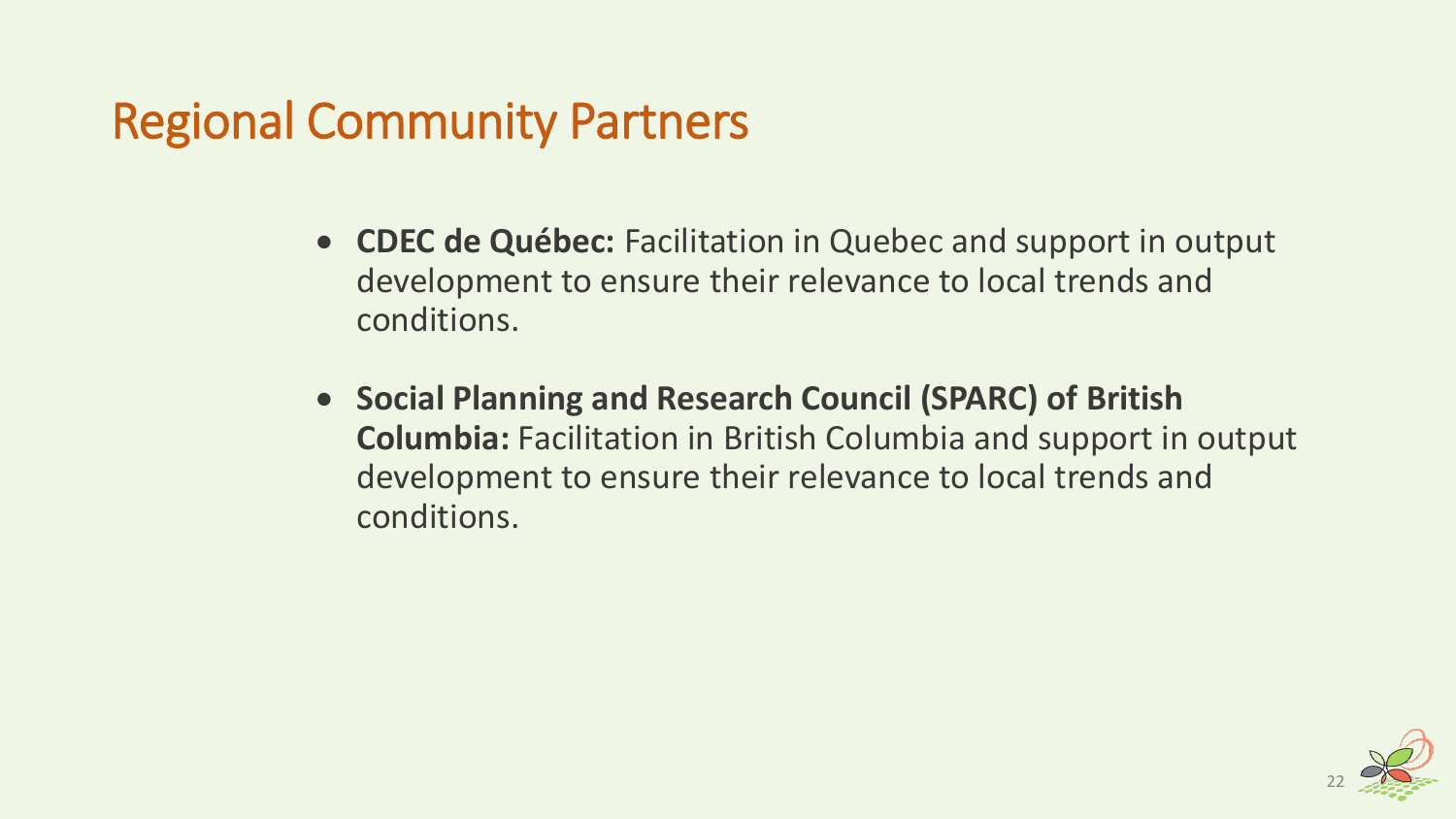# Confirmed Community Partners

- Hastings & Prince Edward Counties Community Data Consortium (Hastings County ON)
- Toronto Community Data Consortium (City of Toronto, Social Development, Finance & Administration Division)
- Northern Ontario Community Data Consortium (Northern Policy Institute)
- Calgary Community Data Consortium (City of Calgary Neighbourhoods Division)
- Northern Alberta Community Data Consortium (Regional Municipality of Wood Buffalo)

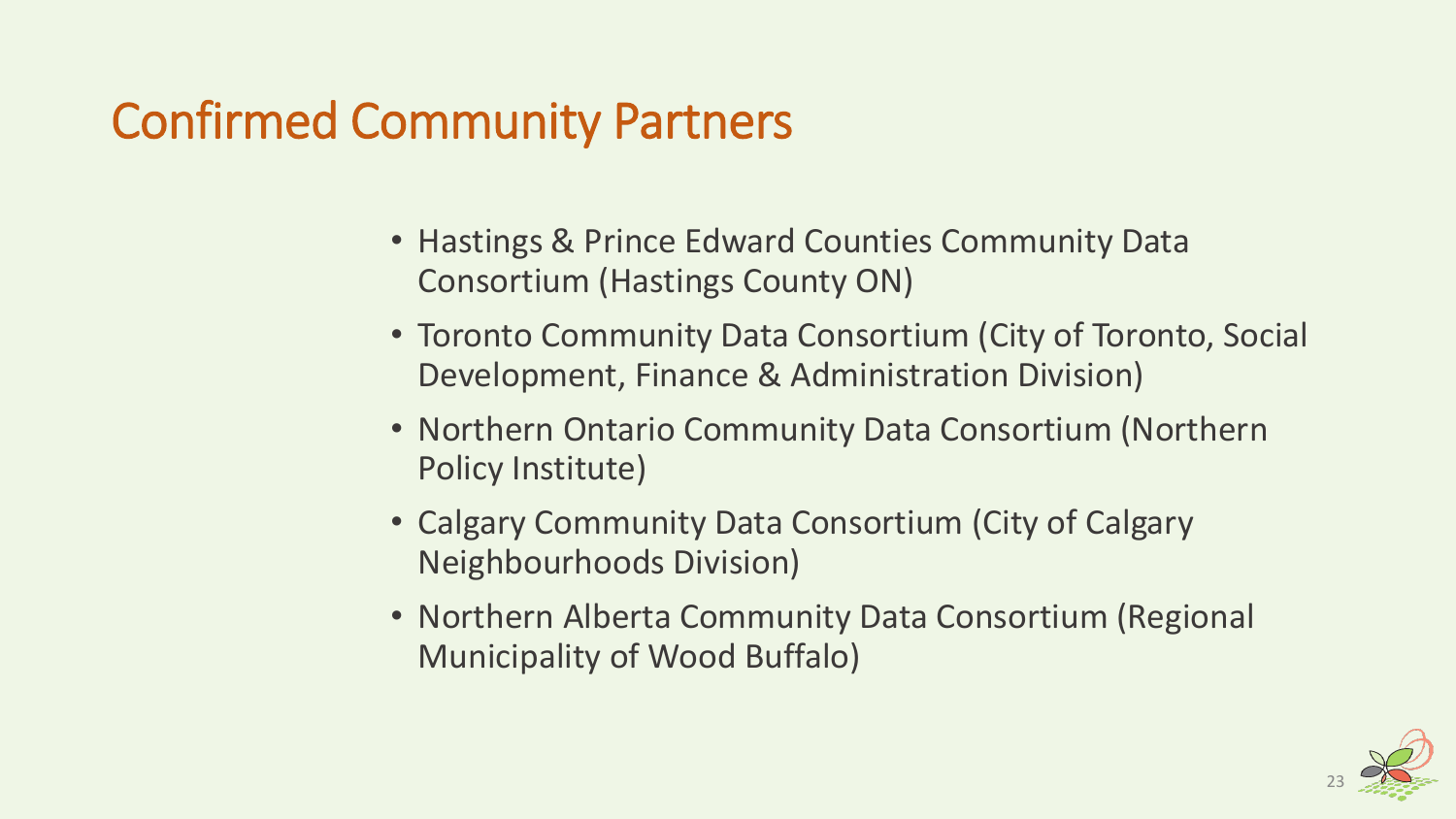# Phase 2: Discovery (4 months)

### **Outcome**

Understanding of current situation from a range of participant perspectives

Identification of meaningful metrics

Map of stakeholder data visualisation and reporting needs

- CDP and CCEDNet Member Survey and Survey findings report
- Stakeholder Engagement Package for Ph. 3

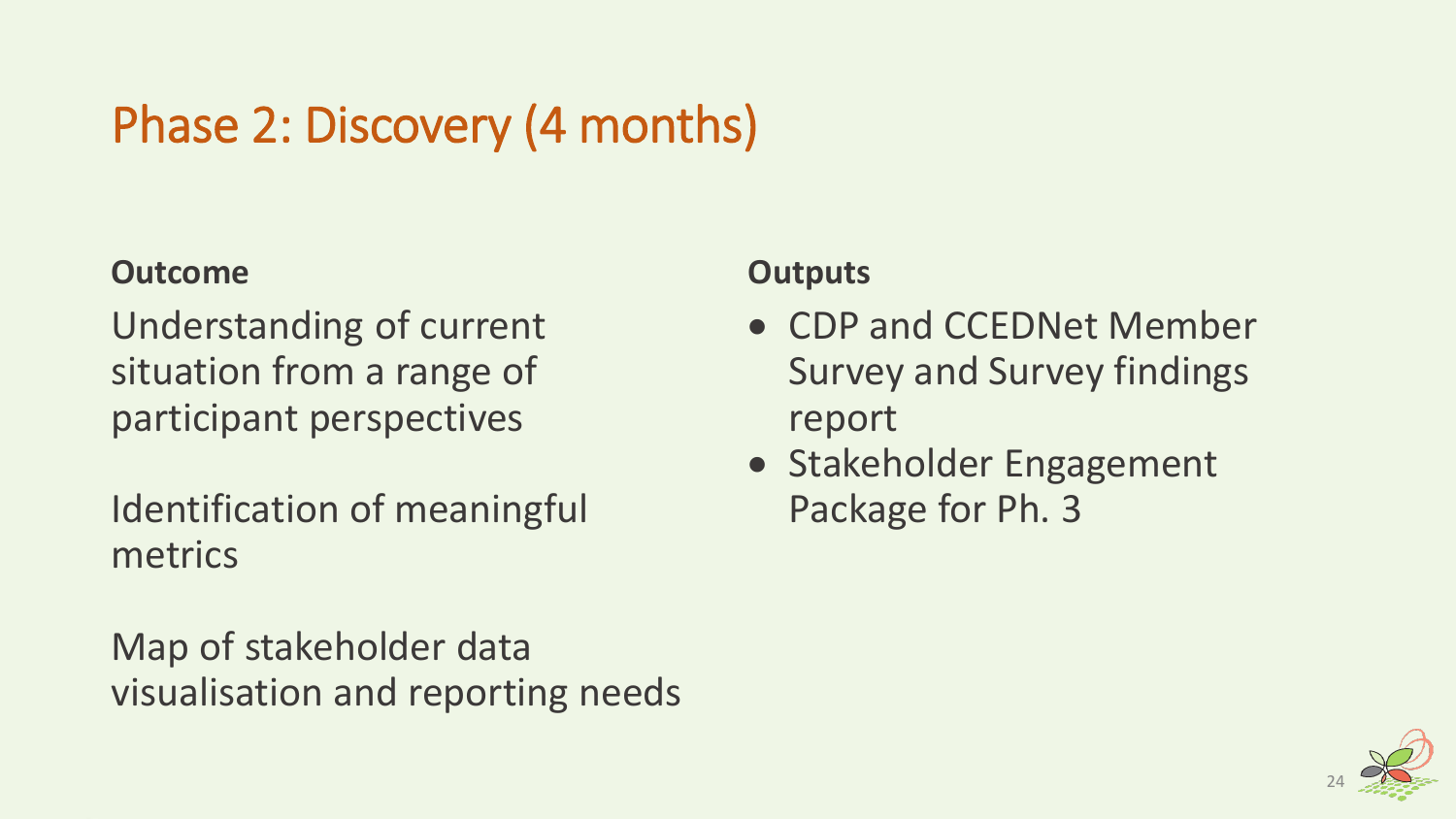# Phase 3: Development (6 months)

#### **Outcome**

Creative engagement of cross-Canada local expertise in developing evidencebased housing solutions, to be sustained by CDP

More effective deployment of current & future housing data sets, indicators, and stories for reuse locally

- Dissemination of stakeholder engagement package
- Presentations on 'big picture' housing issues and system-wide results
- Reports of workshops with commentary on data gaps from a local perspective
- Design for indicator-based visualisation & reporting tools for use by CDP and CCEDNet members
- Communication packages for distribution to participants and external testing groups

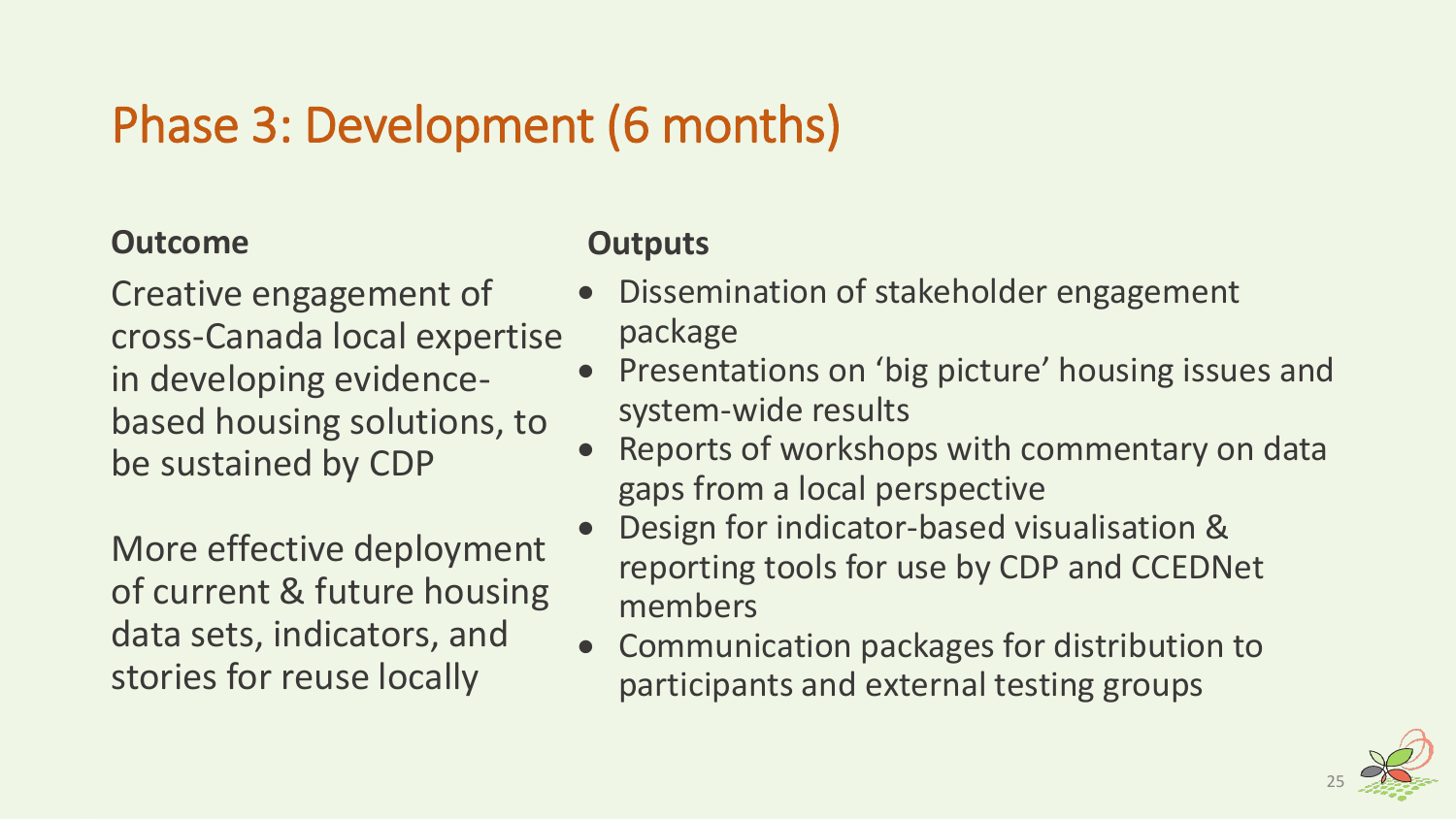# Phase 4: Prototype and Test/Delivery (3 months)

#### **Outcome**

Proof-of-concept decisionmaking and communication tools ready to be rolled out;

Risk mitigation through evaluation of prototypes before investing in their production and release

- Report analysing audience level of engagement in different prototype communication tools
- Report evaluating 'outsider' response to new data sets, indicators, infographics and stories
- Revised prototypes based on phase 4 feedback

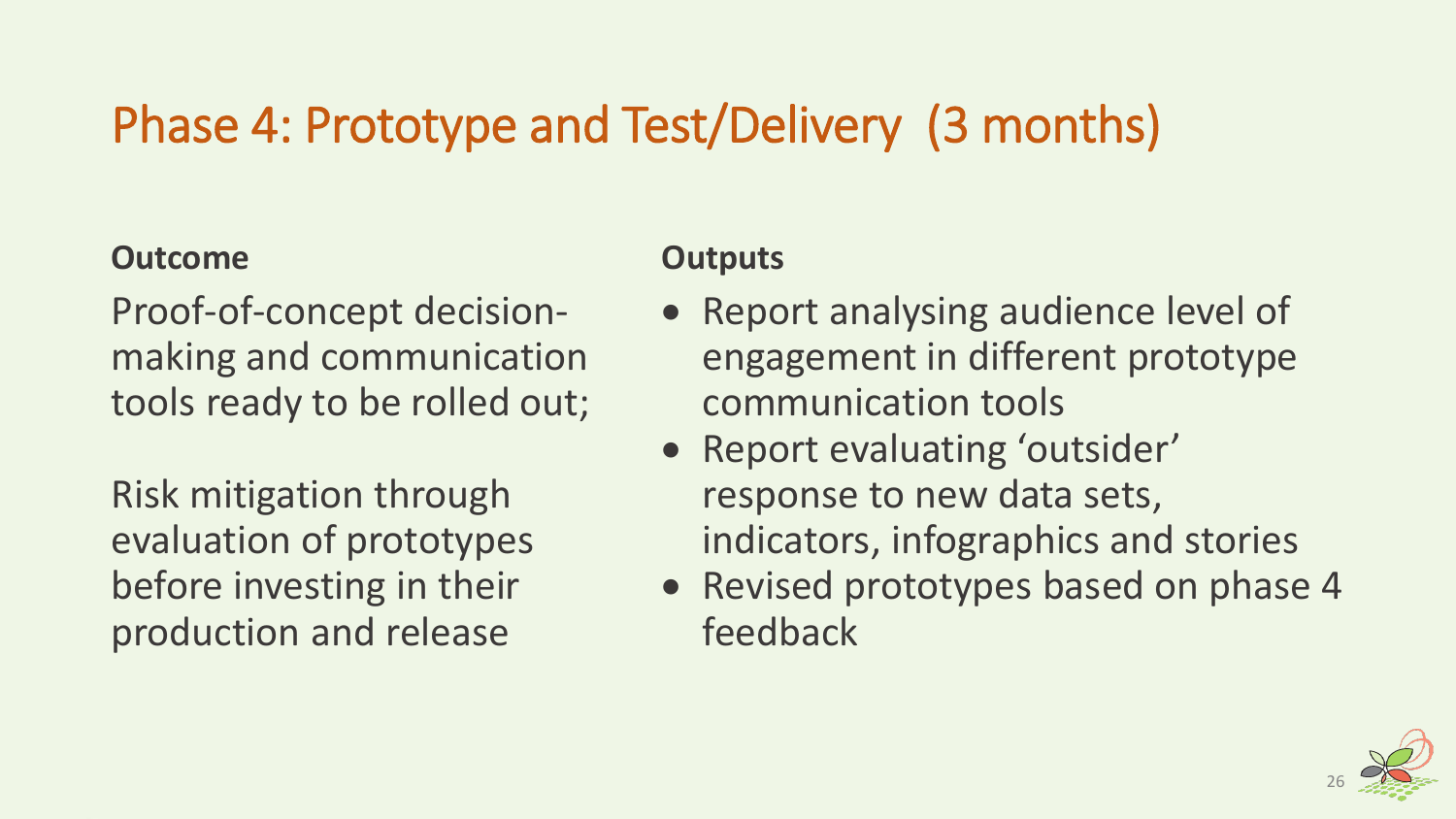# Phase 5: Roadmap (3 months)

#### **Outcome**

Clear priorities for action to deliver new data sets, indicators, communication tools & stories over time

Clearly articulated value proposition with benefits of solutions implementation to all stakeholders.

- Report of the Lessons Learned Roundtable
- Evaluation report of before-andafter survey findings
- Comprehensive roadmap report
- Roadmap highlights report
- Project Case study

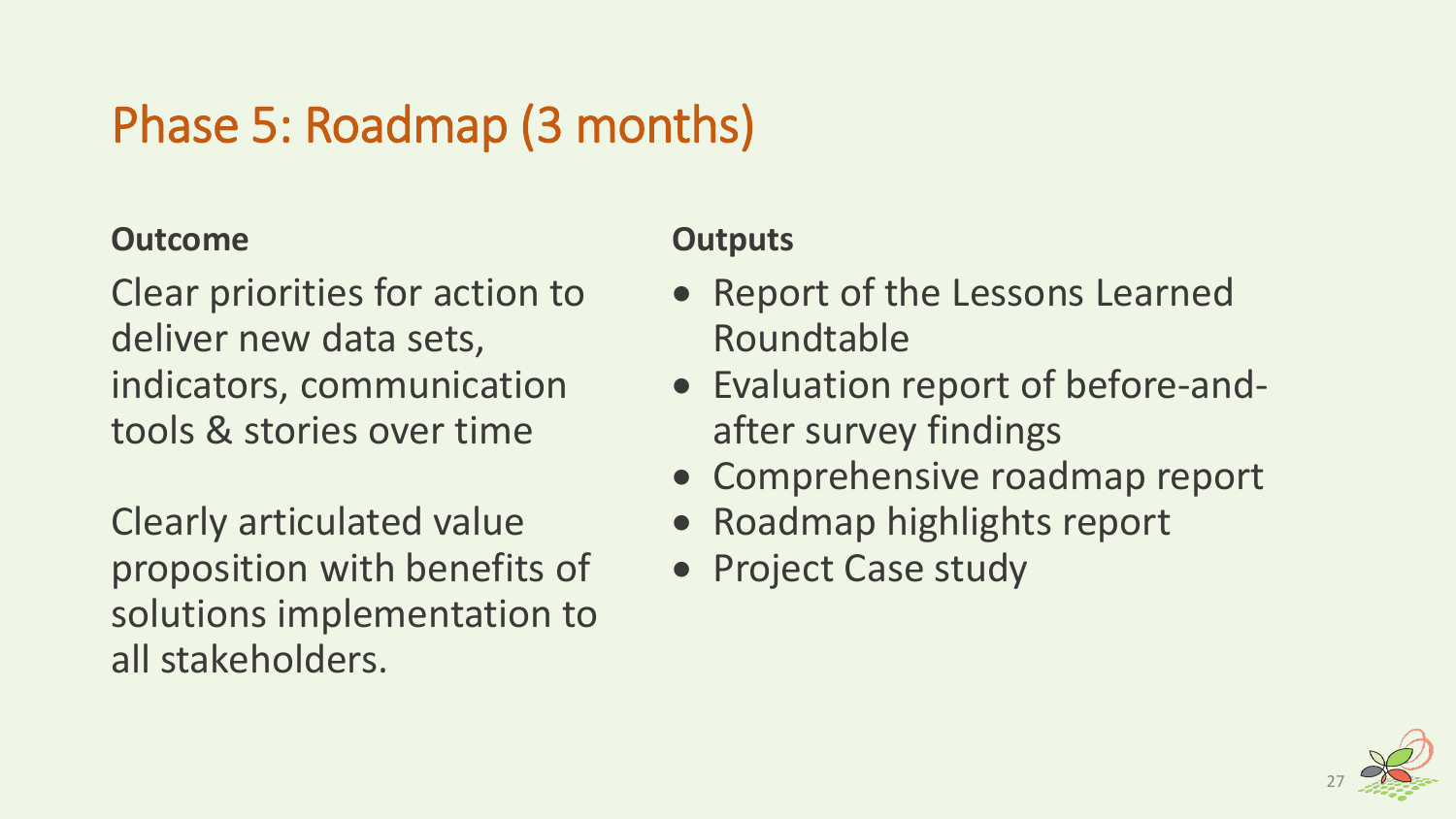# CMHC Solutions lab project: Call for contacts

- For consortium leads interested in hosting a local Solutions Lab roundtable…
- Request to confirm contact person within participating lead organisations
- Kick-off information session to be held with community contacts, once they are confirmed

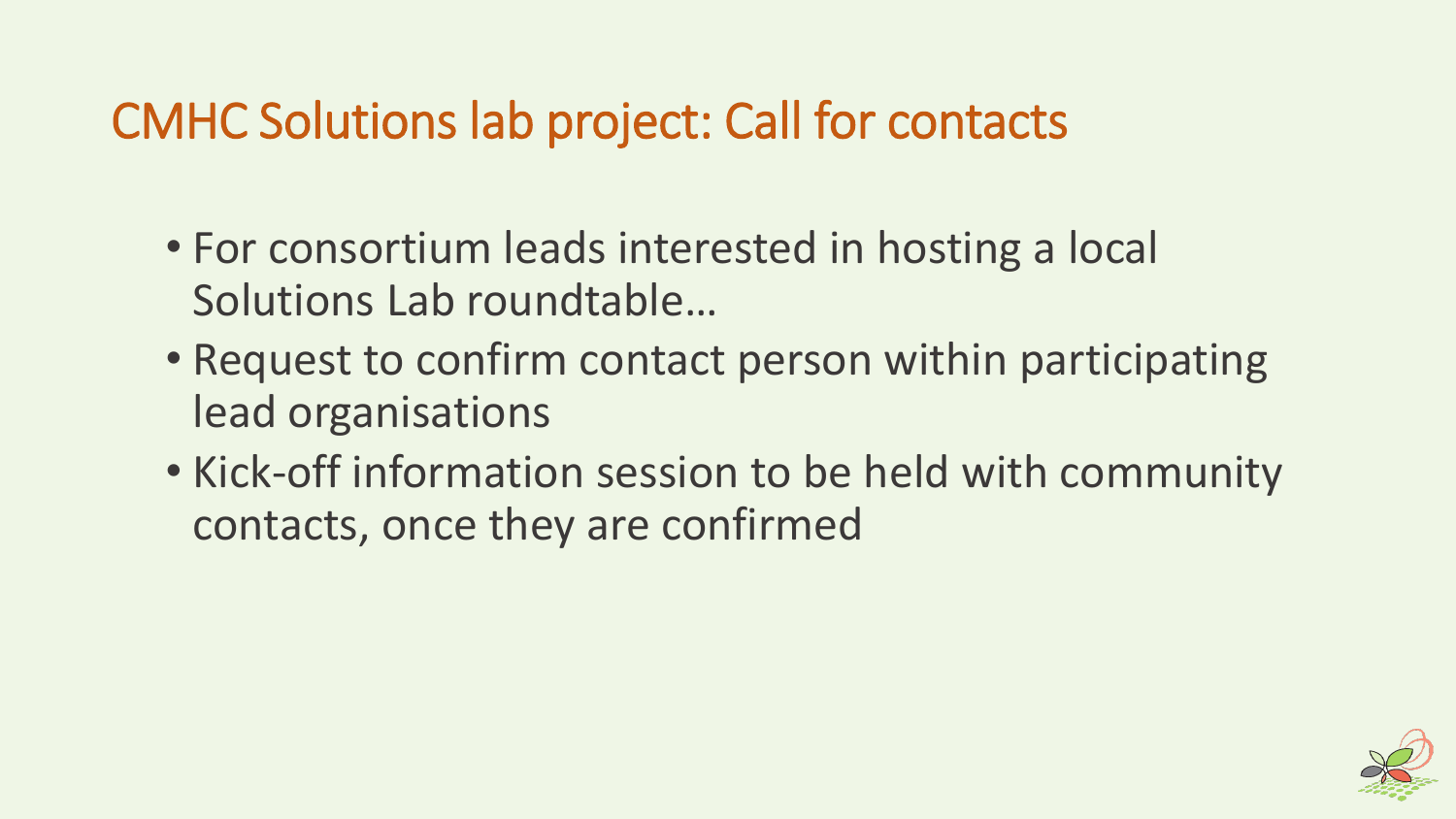# 6. Request for business cases for consortium leads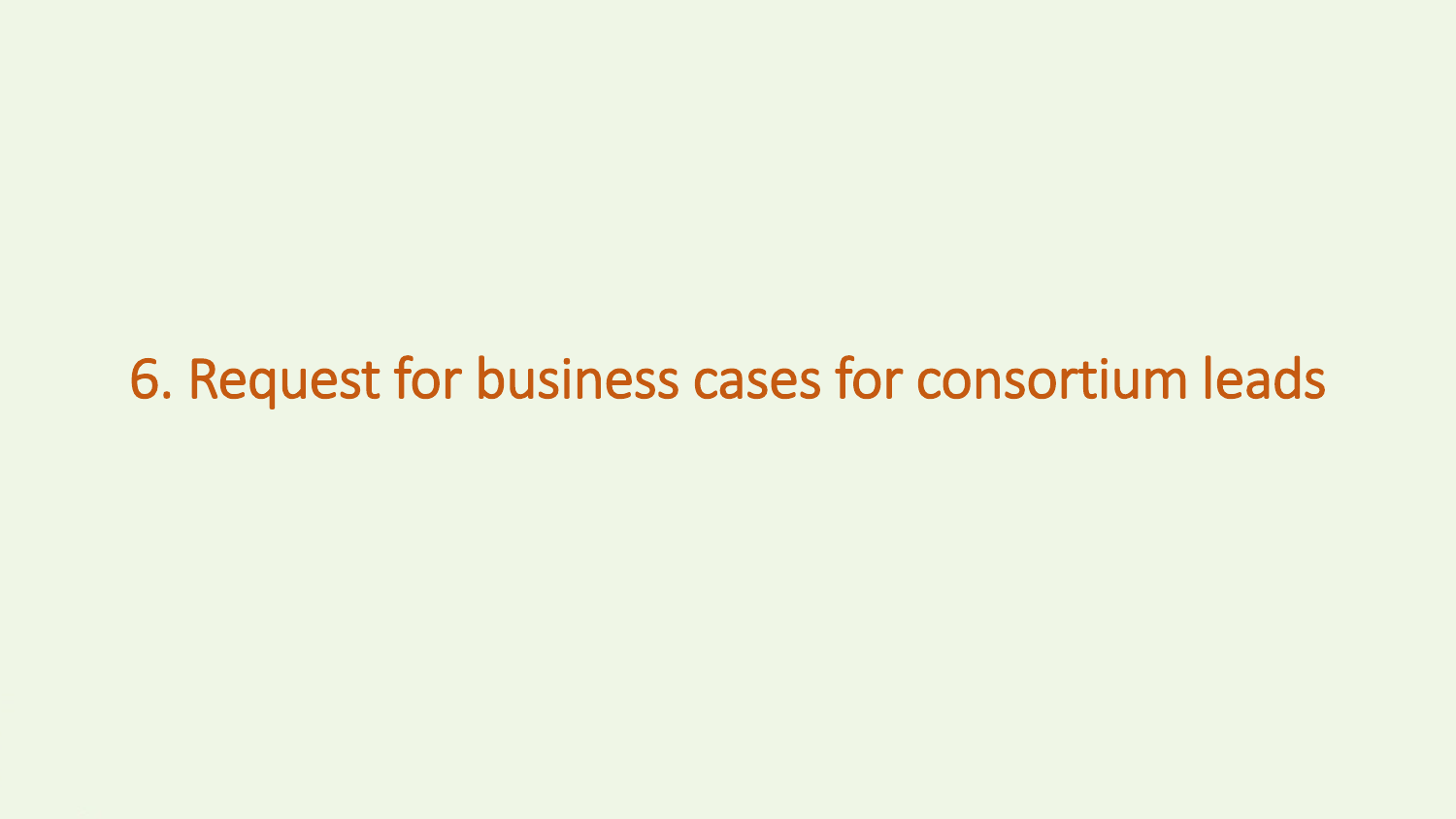# 7. 2021-2022 Website Enhancement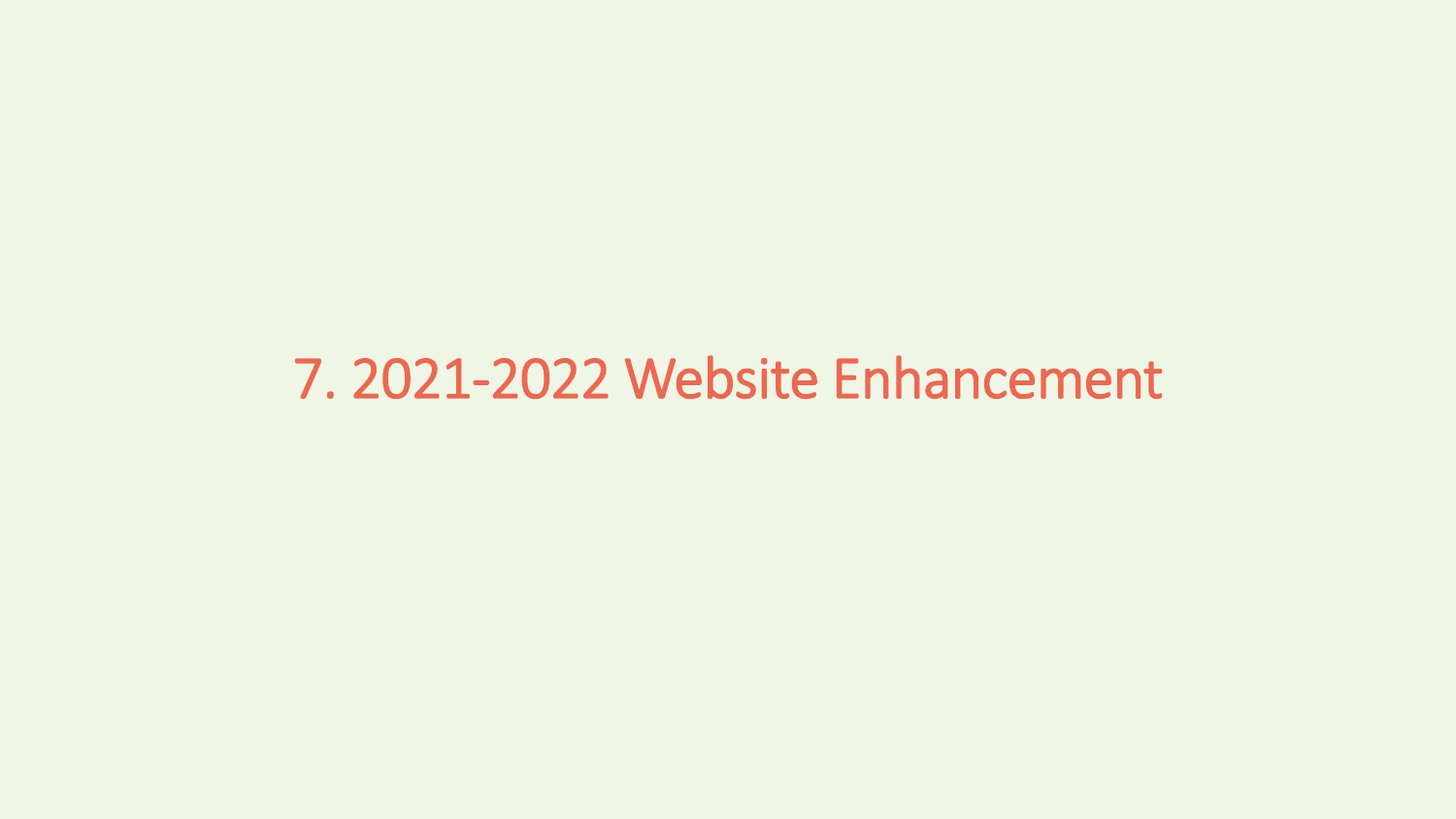# Website enhancement priorities

- 1. Modernize e-Commerce for easy online payment by Credit Card
- 2. Ensure the site is functionally (not officially) bilingual
- 3. Address recurring issues/annoyances
	- o Site "freezing up" during concurrent downloading of data products by more than a dozen logins
- 4. Introduce real-time Program analytics tied to Drupal databases (https://communitydata.ca/content/program-analytics)
- 5. Assess and identify opportunities for changing arrangements for hosting the site and server

On hold: Migrate from Drupal 7.0 to 9.0 (Drupal 7.0 end of life has been extended to Nov 28, 2022.

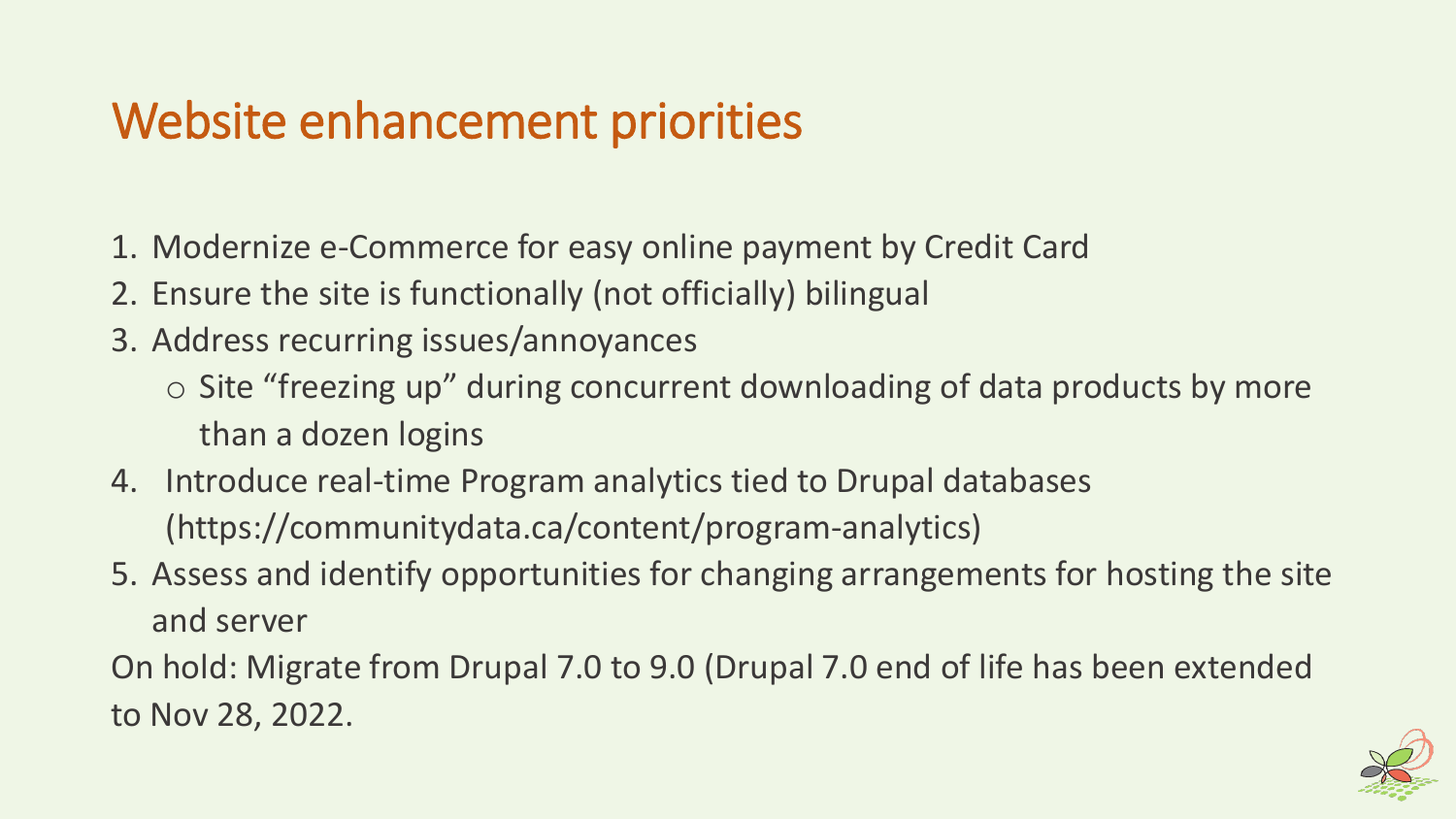# Website enhancement Time frame

- Contract in place by early-2021
- Start up my March 2021
- 6 months for delivery (budgeted over two program years)
- Consortium Leads feedback on website "irritants" needed by end of 2020

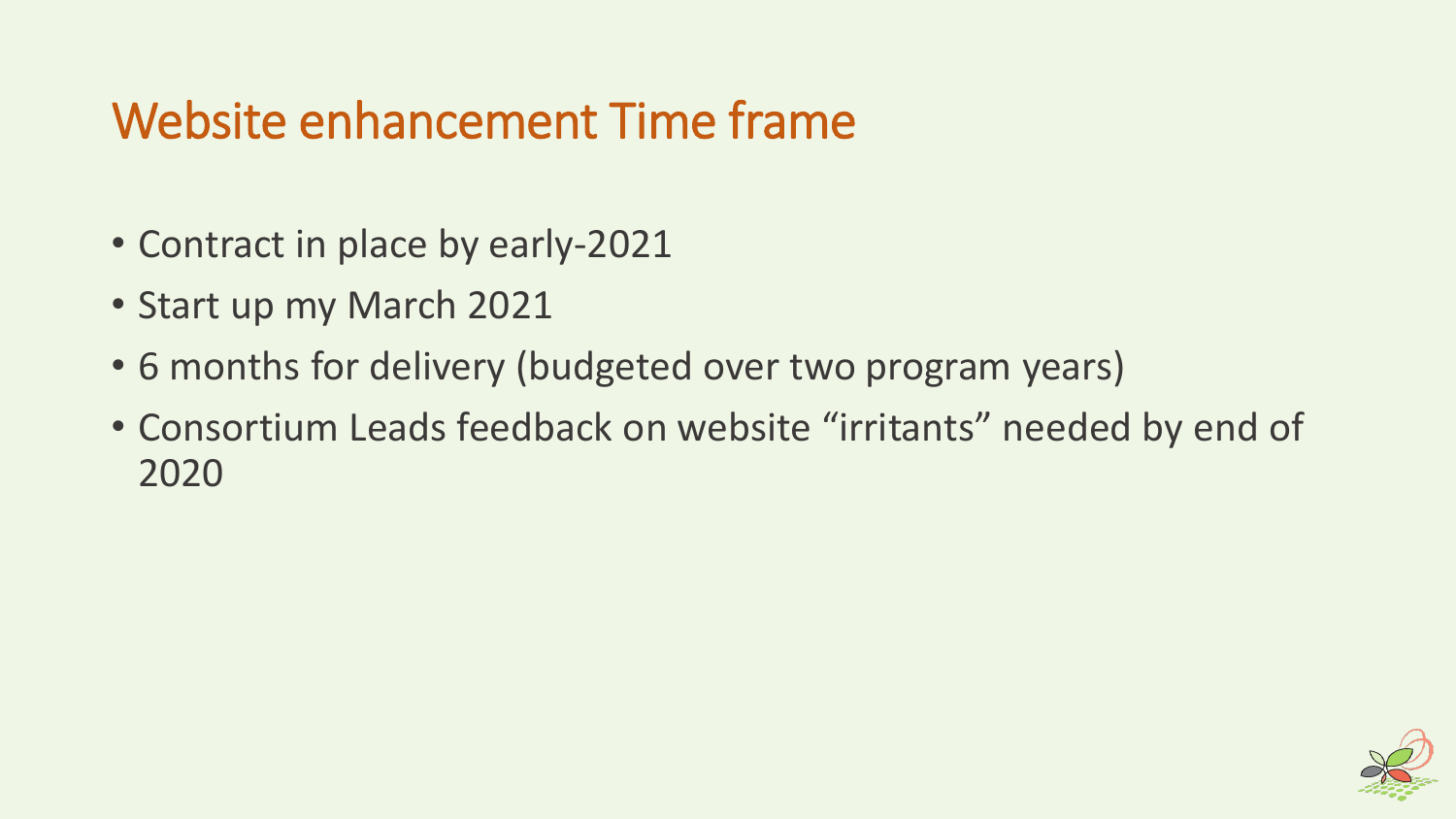# 8. Virtual annual meeting for Spring 2021